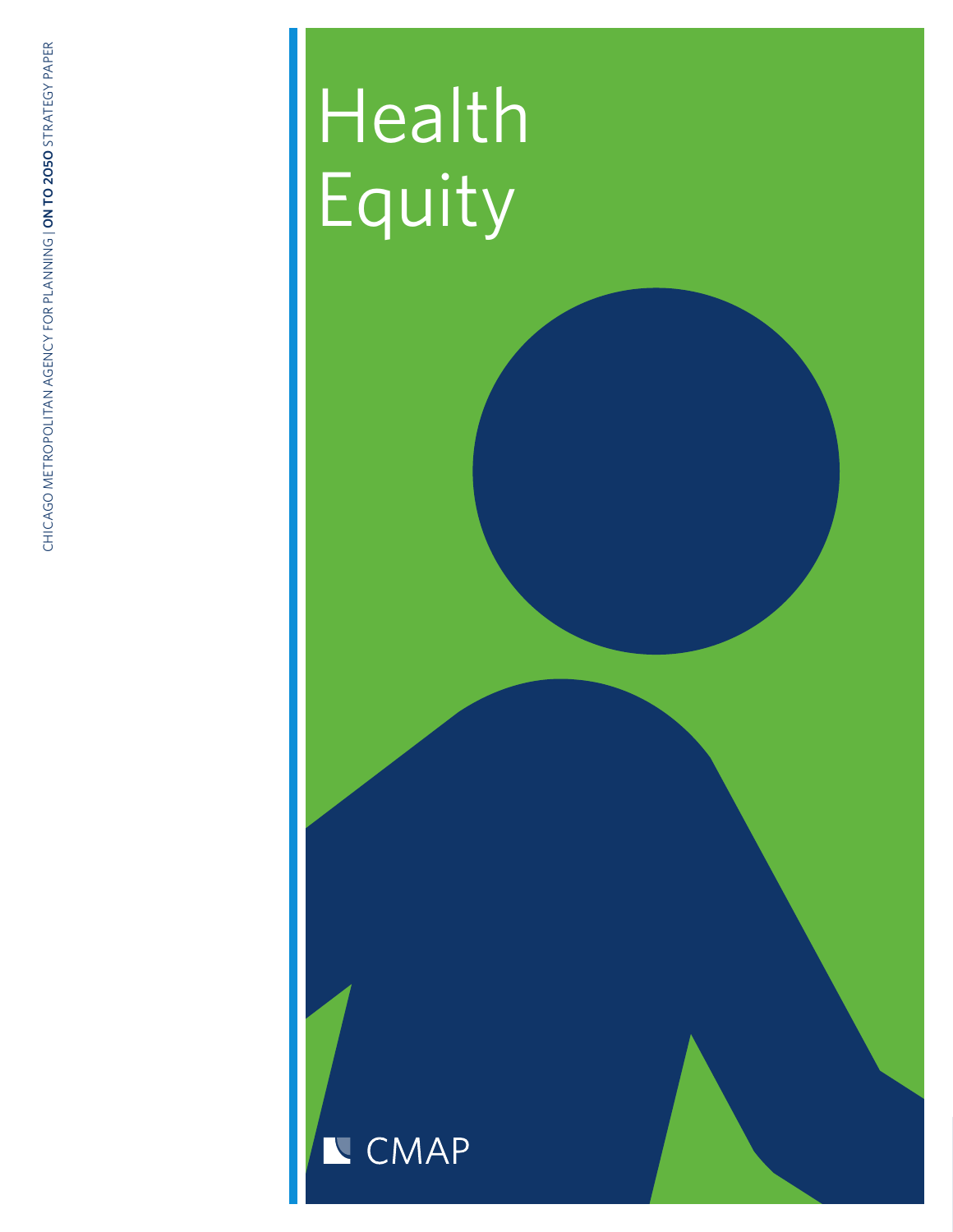# **Table of Contents**

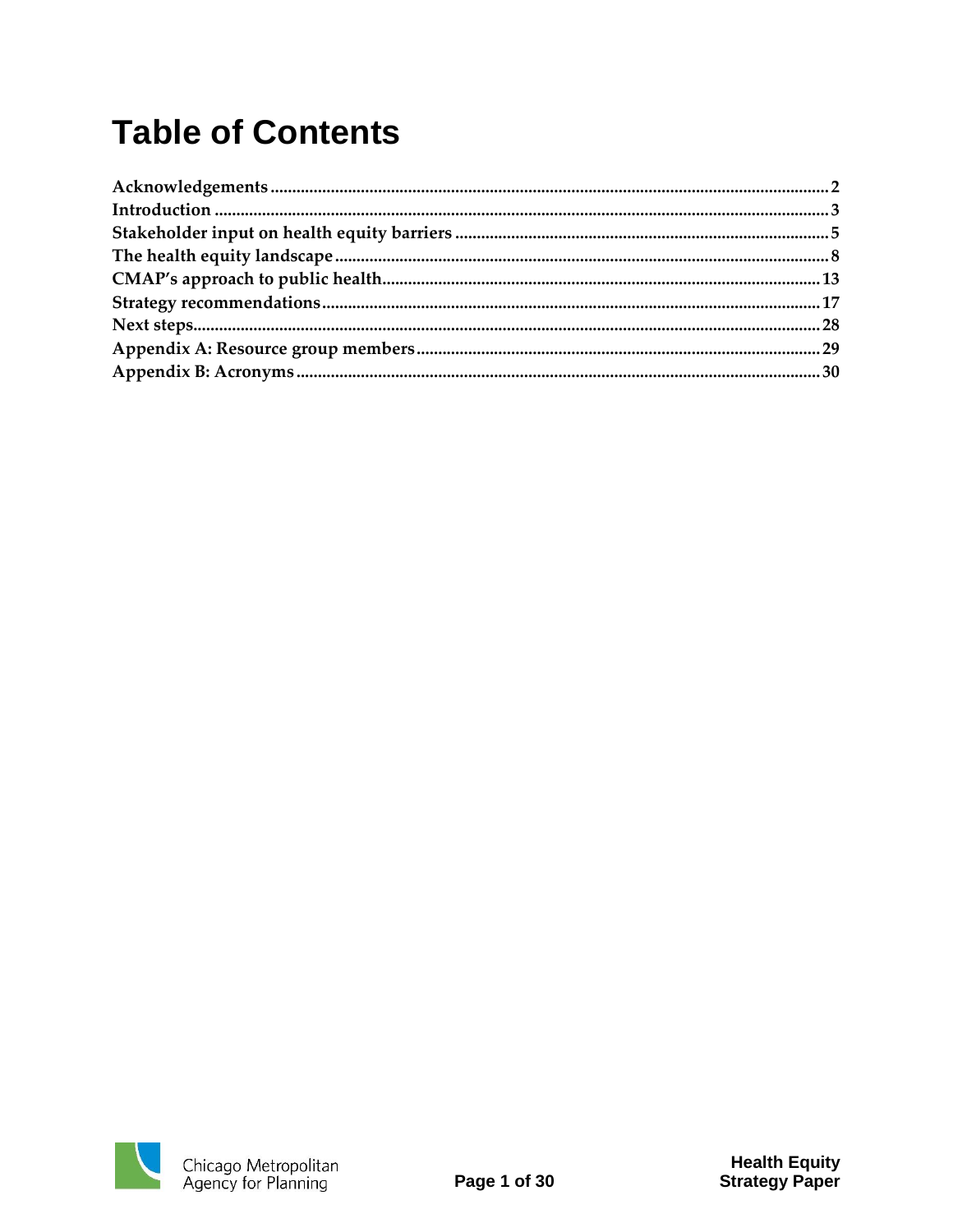# <span id="page-2-0"></span>**Acknowledgements**

This Health Equity Strategy Paper would not have been possible without funding support from the Chicago Community Trust and the technical support of our partners: Daniel Cooper, Adler University Institute on Social Inclusion; Tiffany McDowell, Chicagoland Equity Network; and Wesley Epplin, Health & Medicine Policy Research Group, or the expertise of the Resource Group, whose members are listed in Appendix A.

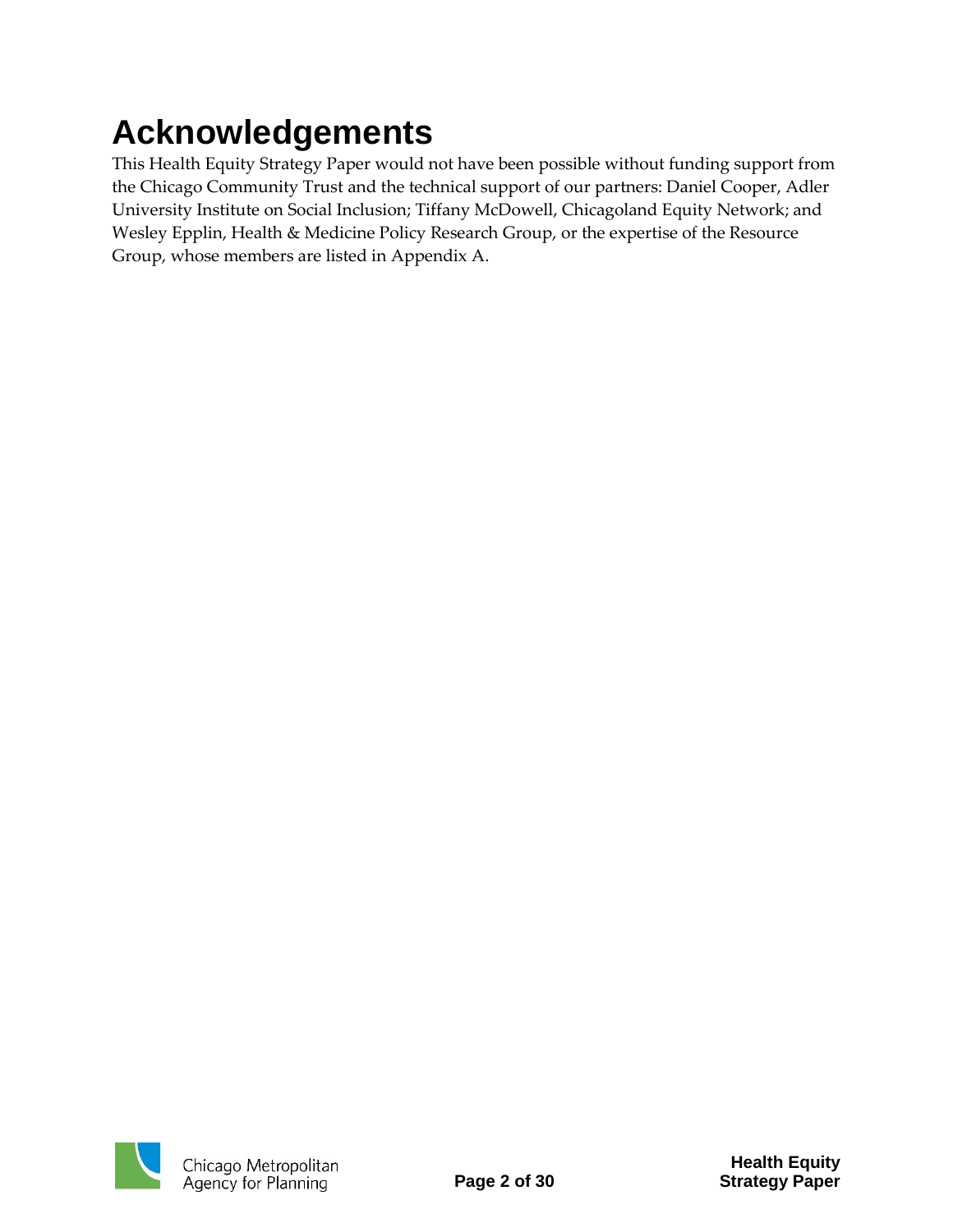# <span id="page-3-0"></span>**Introduction**

Overall, the Chicago region's population is healthy compared to Illinois averages. <sup>1</sup> However, this aggregate masks disparities in health outcomes across the region. Such differences can have many causes beyond personal choices on food, exercise, and other activities. A current body of research known as social determinates of health (SDOH) attempts to understand the environment-based causes of such disparities, finding that where people are born, grow up, live, work, and age, as well as the systems put in place to deal with illness, determines health outcomes.<sup>2</sup> Moreover, many of these disparities are preventable through improving quality of life, economic opportunity, safety, and similar factors.

The SDOH framework shares much in common with the Chicago Metropolitan Agency for Planning's (CMAP) existing work on Inclusive Growth.<sup>3</sup> Through the Inclusive Growth Strategy Paper, CMAP identified that high levels of economic inequality limits the ability of many talented and skilled residents to succeed, due to compounding factors such as the community they live in, their race or ethnicity, and/or their socioeconomic status. These external limits on opportunity can extend across generations, circumscribing the lifelong earnings and entrepreneurial potential of residents through decreased access to quality education, employment, housing, community, or transportation choices. Health policy experts (see appendix A: Resource Group members) in our region believe that these same factors also drive health disparities in our region given the SDOH framework. Partners are already utilizing this framework to understand health outcomes in some parts of the region. For example, the Chicago Health Atlas documents how differences in race, ethnicity, economic hardship, and where someone lives in the City of Chicago are associated with very different life expectancies.<sup>4</sup>

CMAP is in the process of developing ON TO 2050, the region's next comprehensive plan, scheduled for adoption in October 2018. Plan development includes the creation of strategy papers, which are intended to help shape content for ON TO 2050 by providing the agency with direction on new topics, exploring how GO TO 2040 recommendations can be further refined, and identifying additional research needed to support the plan's development. This paper provides strategies for ON TO 2050 to improve health outcomes in the region by focusing on health equity, which is defined through the following vision: *All residents in the Chicago Metropolitan Region will reside in livable communities with equitable resources and opportunities necessary for optimal health and well-being.* Meaningful engagement of everyday people in the

<sup>4</sup> Healthy Chicago 2.0 Indicator[, https://www.chicagohealthatlas.org/indicators/life-expectancy.](https://www.chicagohealthatlas.org/indicators/life-expectancy)



<sup>1</sup> <sup>1</sup> For example, four counties in the region rank in the top 12 for overall health outcomes in the state of Illinois. [www.countyhealthrankings.org.](file://///cmap.local/shared/Library/edocuments/Communications/Templates/www.countyhealthrankings.org)

<sup>2</sup> World Health Organization, "Social Determinants of Health," [http://www.who.int/social\\_determinants/sdh\\_definition/en/.](http://www.who.int/social_determinants/sdh_definition/en/)

<sup>&</sup>lt;sup>3</sup> Chicago Metropolitan Agency for Planning, "Inclusive Growth Strategy Paper," 2017, [http://www.cmap.illinois.gov/documents/10180/515753/Inclusive+Growth+strategy+paper/0f01488d-7da2-4f64-9e6a-](http://www.cmap.illinois.gov/documents/10180/515753/Inclusive+Growth+strategy+paper/0f01488d-7da2-4f64-9e6a-264bb4abe537)[264bb4abe537.](http://www.cmap.illinois.gov/documents/10180/515753/Inclusive+Growth+strategy+paper/0f01488d-7da2-4f64-9e6a-264bb4abe537)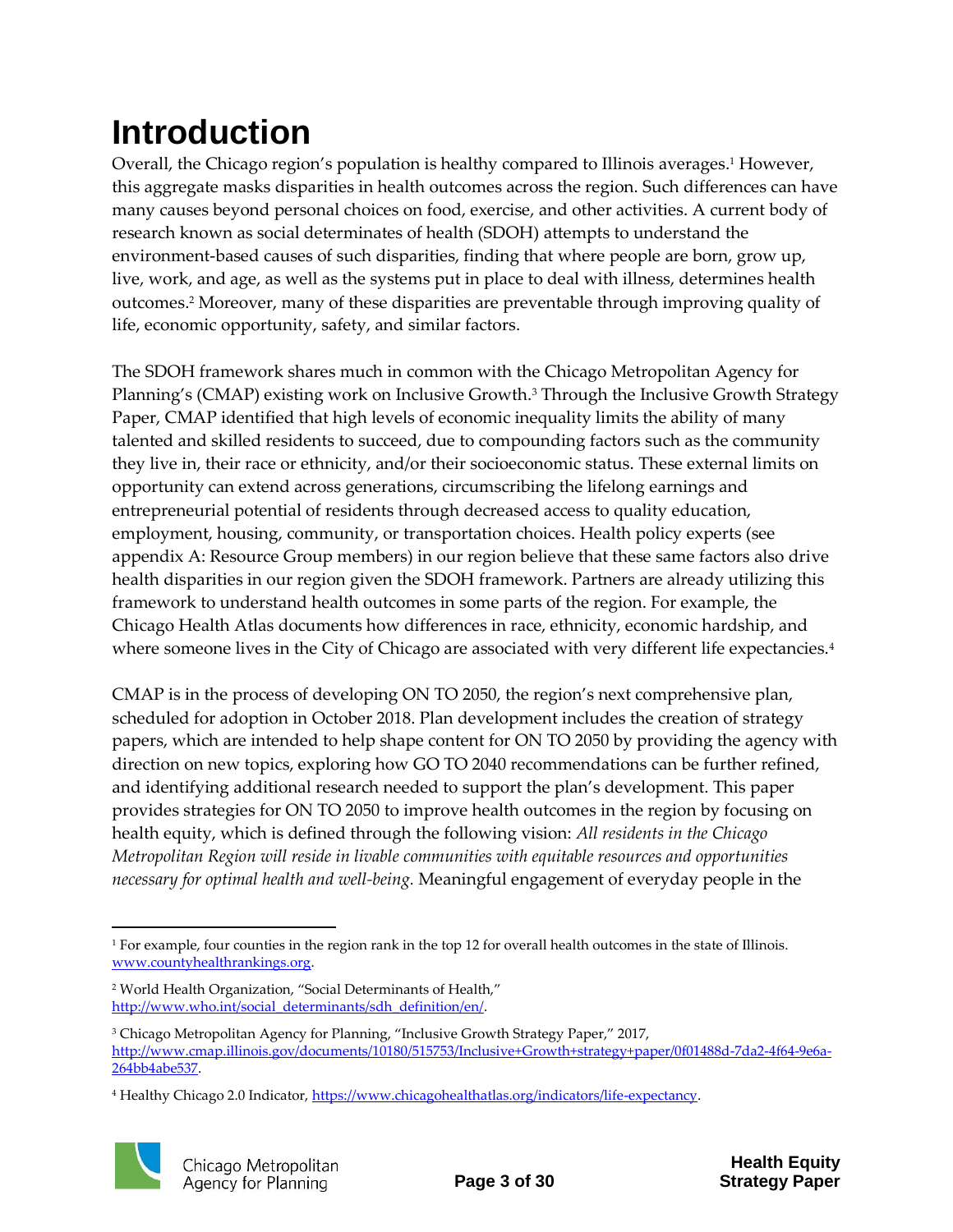region, particularly in disadvantaged communities, and building regional partnerships are central in reaching this vision.

CMAP is using a health equity framework because it is a natural extension of the agency's inclusive growth work. First, many of the factors identified by SDOH as affecting health outcomes also limit the economic potential of residents in the region (e.g. economic inequality, community in which they live, long commutes, poor housing options, and race or ethnicity). Second, many strategies to address economic inequality are human capital-based. Health is a key input to human capital and strategies that facilitate improved health complement and enhance already identified human capital recommendations flowing from the inclusive growth work.

This paper focuses heavily on collaboration between public health, transportation, and planning departments, and community-based organizations, health institutions, service providers, and regional agencies like CMAP. This strategy paper encourages partnerships among these groups on issues that are important to advancing health equity. Therefore, some of the strategies may be more or less appropriate to CMAP while others emphasize the direct involvement of key partners.

The strategy paper is divided into six sections:

- The first section describes existing barriers to health equity. This section summarizes barriers into broad thematic categories that emerged from stakeholder input.
- The second section provides an assessment of the public health landscape. This includes an evaluation of initiatives at peer metropolitan planning organizations (MPOs) to address health impacts and a review of public health planning at local and state health departments.
- Section three presents an overview of existing agency work on public health, including strategies already developed for the ON TO 2050 plan.
- Section four contains strategy recommendations informed by the previous three sections for the agency and its partners to consider. This section illustrates two overarching strategies and three key strategy areas.
- The final section details next steps for how CMAP will continue to advance health equity in the region.

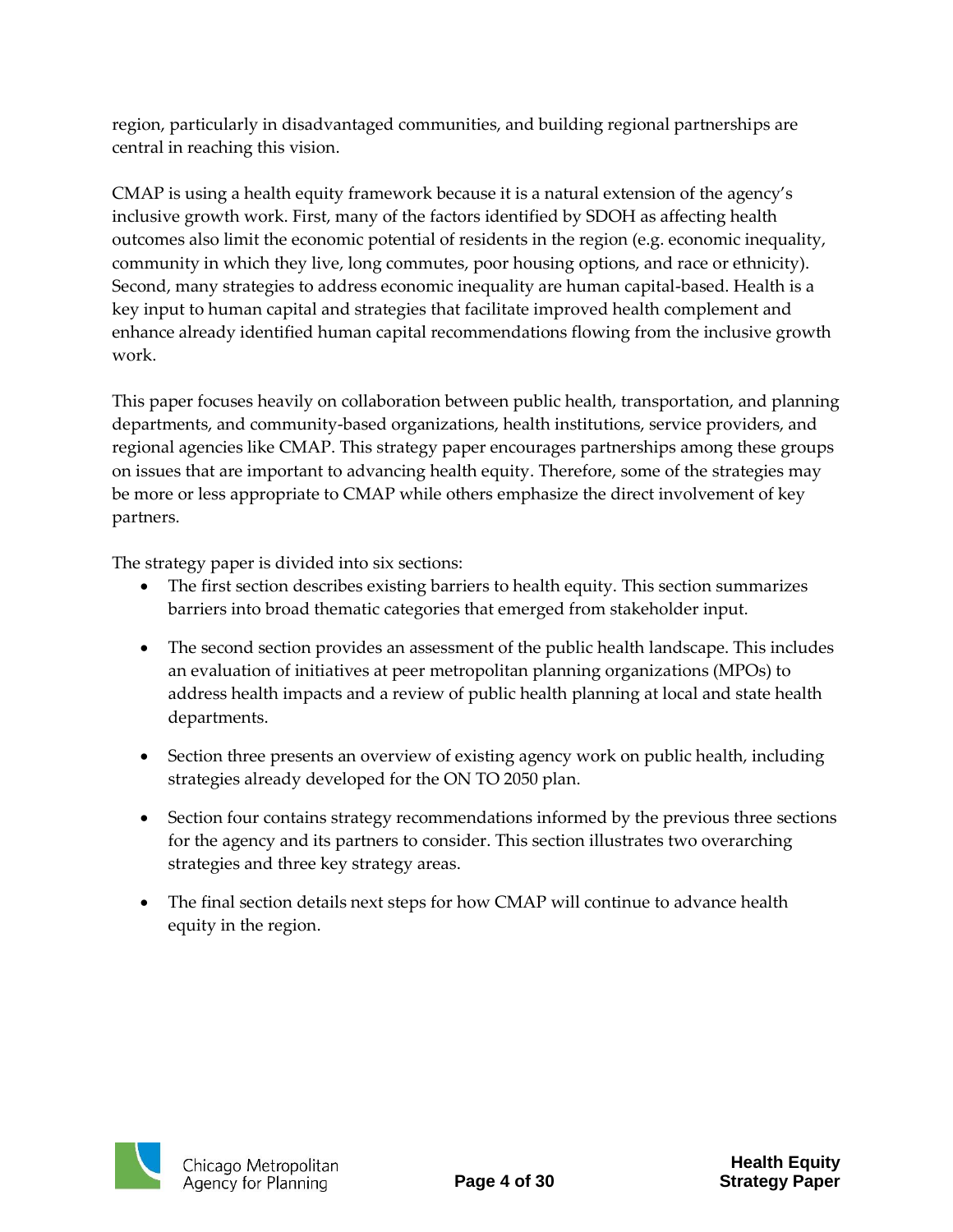# <span id="page-5-0"></span>**Stakeholder input on health equity barriers**

It is difficult to disentangle one factor from another when it comes to the SDOH drivers of health outcomes; they are connected through policies, practices, systems, and sectors, as well as through their impact on communities. For example, a lack of public safety can inhibit economic development in communities, which can reduce employment, income, and wealth, which in turn can reduce health. But the levels of educational attainment, income, wealth, and employment, along with other factors, are all associated with risk of violence (public safety). Additionally, bias, discrimination, racism, and classism interplay and influence these other factors and thereby influence health outcomes as well. Given the scale and complexity of existing barriers to health equity, the Health Equity Resource Group decided to focus beyond one specific determinant or strategy to engage in a systems approach to health equity.

CMAP convened two listening meetings with key stakeholder groups to identify barriers to health equity, specifically considering those populations most vulnerable to the social determinants. Representatives from education, public health, municipal government, immigrant rights, advocacy, and other community-based groups shared their thoughts. Feedback was also collected via surveys administered in public spaces and events as part of the extensive ON TO 2050 public engagement process designed to gather input from a representative sample of the region. Participants suggested how to create a culture of health through the planning process and listed barriers ranging from individual behaviors to structural factors that hinder residents from achieving better health. For the purposes of the strategy development, the Health Equity Resource Group worked with listening group members to connect individual behaviors to larger population outcomes that would suggest a specific policy strategy recommendation. Broad thematic categories that emerged from stakeholder input are outlined below, many of which are incorporated in the overarching and key strategies of this paper.

Stakeholders most commonly identified the marginalization of certain groups as the key health equity barrier. Several respondents discussed the imbalance of power and privilege that persists across multiple sectors and exacerbates disparities between groups. This highlighted the importance of recommendations for eliminating racism and social exclusion in public decisionmaking. When recommending strategies to improve health, the Health Equity Resource Group decided to consider those strategies that would address the needs of vulnerable populations including undocumented residents, youth, elderly, and residents with disabilities. These groups tend to experience multiple unintended consequences of public decision-making resulting in worse health outcomes and persistent inequities. In addition, members of these groups tend to be excluded from the decision-making processes that affect them. Respondents recommended incorporating the voice of excluded populations in as many ways as possible.

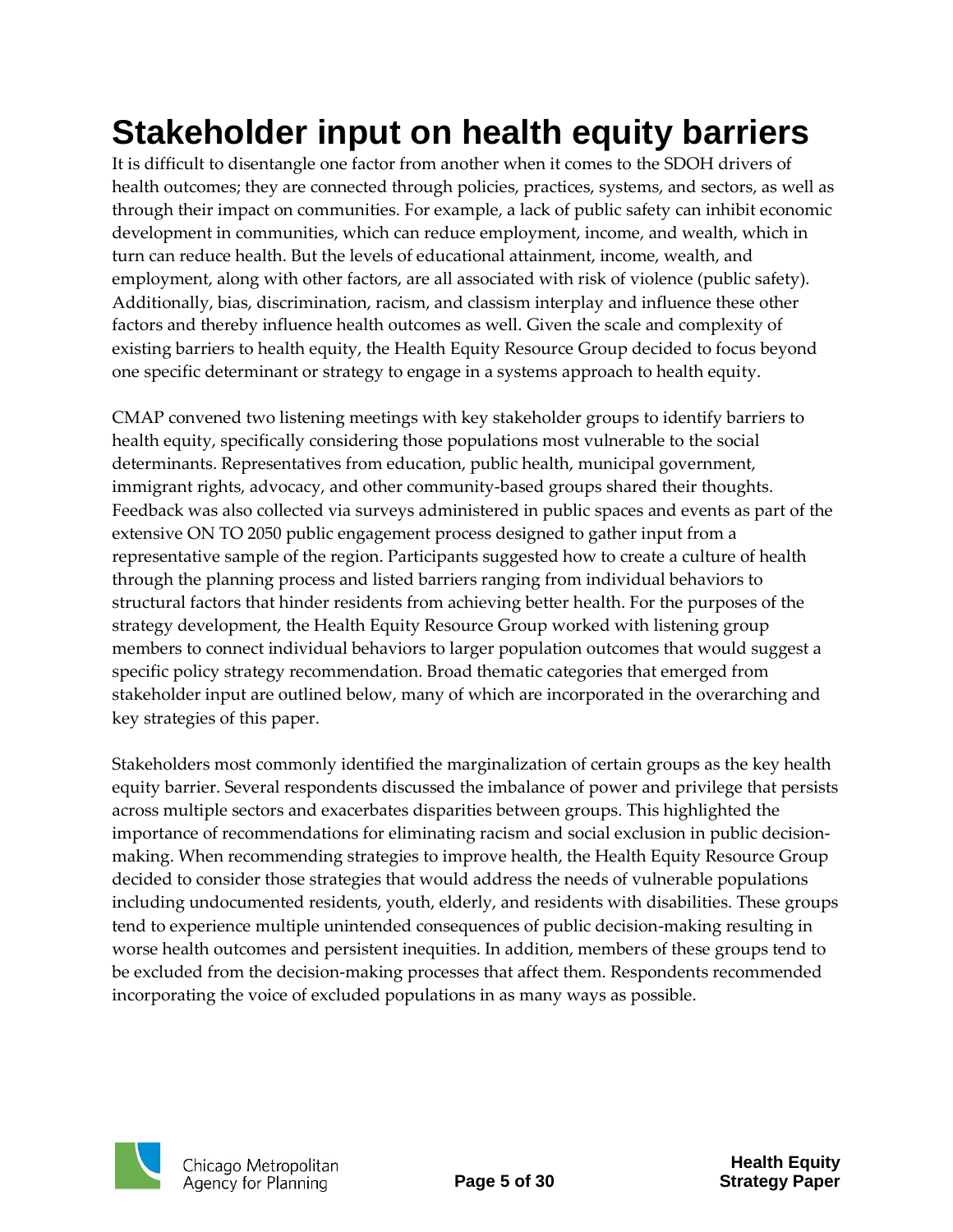### **Housing affordability**

Many stakeholders also identified availability of safe, healthy, accessible, affordable housing as critical to health. Respondents noted that many of the region's residents are housing costburdened, paying more than 30 percent of household income for housing costs. Many respondents shared concerns about displacement due to neighborhood improvements that can drive up housing costs and other costs of living. Rising housing costs could cause many residents to move to locations that potentially limit job and transportation access and otherwise reduce community connectedness. Additionally, substandard housing was a concern to many stakeholders. Without effective inspection enforcement process for landlords, residents may live in unhealthy homes. Immigrants and undocumented residents may be particularly vulnerable to housing barriers due to fear that landlords will report them to U.S. Immigration and Customs Enforcement if they complain of substandard housing.

### **Transportation accessibility**

Many stakeholders indicated that access to transportation presents a barrier for both urban and suburban communities. Youth, low-income, residents with disabilities, and elderly residents are especially vulnerable as these groups often cannot drive and/or rely upon public transportation, walking, or bicycling. Transportation systems in suburban areas generally do not facilitate pedestrian and bicycle travel, while accompanying low-density, single-use development patterns limit the potential for transit. Additionally, participants raised concern about pedestrian safety due to physical barriers, which often a reason cited for not using nonmotorized transportation options such as bicycles. Safety can also be a structural barrier to health equity, as, again, it can discourage the use of bicycles for transportation. Parents, for example, may be increasingly worried about traffic safety for their children, resulting in their refusal to let their children walk or bike to destinations.

### **Climate change vulnerability**

Exacerbated health disparities caused by a changing climate were identified by stakeholders as a key barrier to health equity. Climate change vulnerability is the degree to which people and places are at risk from the impacts of climate change, and takes into account how well they can cope with those impacts.<sup>5</sup> As outlined in the Climate Resilience strategy paper, changes in climate have multiple impacts on residents within the Chicago region as extreme heat and drought have increased in recent years, and more frequent severe weather events are occurring.<sup>6</sup> However, not all individuals or communities are equally affected by climate change.

<sup>6</sup> Chicago Metropolitan Agency for Planning, "Climate Resilience," 2016, [http://www.cmap.illinois.gov/documents/10180/470714/Climate%20Resilience%20Strategy%20Paper/dd610883-d00f-](http://www.cmap.illinois.gov/documents/10180/470714/Climate%20Resilience%20Strategy%20Paper/dd610883-d00f-407d-808b-484f9800a3f6)[407d-808b-484f9800a3f6](http://www.cmap.illinois.gov/documents/10180/470714/Climate%20Resilience%20Strategy%20Paper/dd610883-d00f-407d-808b-484f9800a3f6)*.*



<sup>1</sup> <sup>5</sup> Rudolph L, Gould S, Berko J., "Climate Change, Health, and Equity: Opportunities for Action," Public Health Institute, Oakland, CA., March 2015,

[https://www.phi.org/uploads/application/files/h7fjouo1i38v3tu427p9s9kcmhs3oxsi7tsg1fovh3yesd5hxu.pdf.](https://www.phi.org/uploads/application/files/h7fjouo1i38v3tu427p9s9kcmhs3oxsi7tsg1fovh3yesd5hxu.pdf)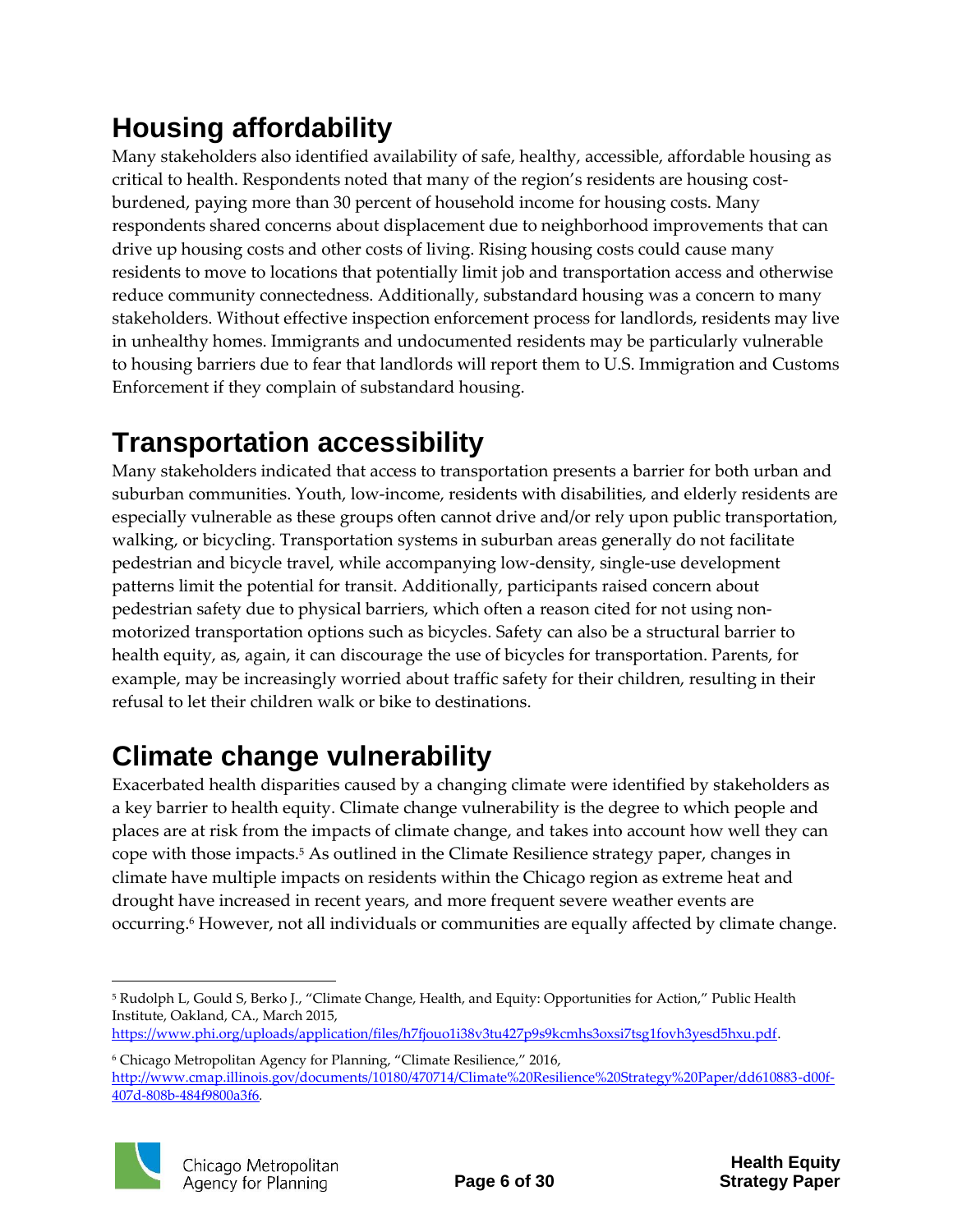The disproportionate impacts of climate change on individuals with pre-existing chronic illness and socially disadvantaged groups threaten to exacerbate existing health and social inequities.<sup>7</sup> Improving underlying health status and living conditions while strengthening the resilience and social cohesion of communities facing both climate impacts and health inequities can improve their ability to survive and thrive in the face of climate changes.

### **Built environment**

Stakeholders identified disparities resulting from overlapping and interacting policies and practices that govern the built environment, noting that neighborhoods and communities in the Chicago region have physical characteristics that promote health while others do not. Stakeholders noted that many of the circumstances in communities of color today are the result of historical land use and real estate policies and practices that effectively barred people of color from being able to live, work, or spend time in certain neighborhoods. One of the legacies of these and related practices is the pervasive overconcentration of environmentally hazardous land uses and exposures in low-income communities of color throughout the Chicago region. When factored alongside limited access to green space and appropriate active transportation options, the design of many Chicago-area communities has led to disparate health outcomes.

1 7 Ibid.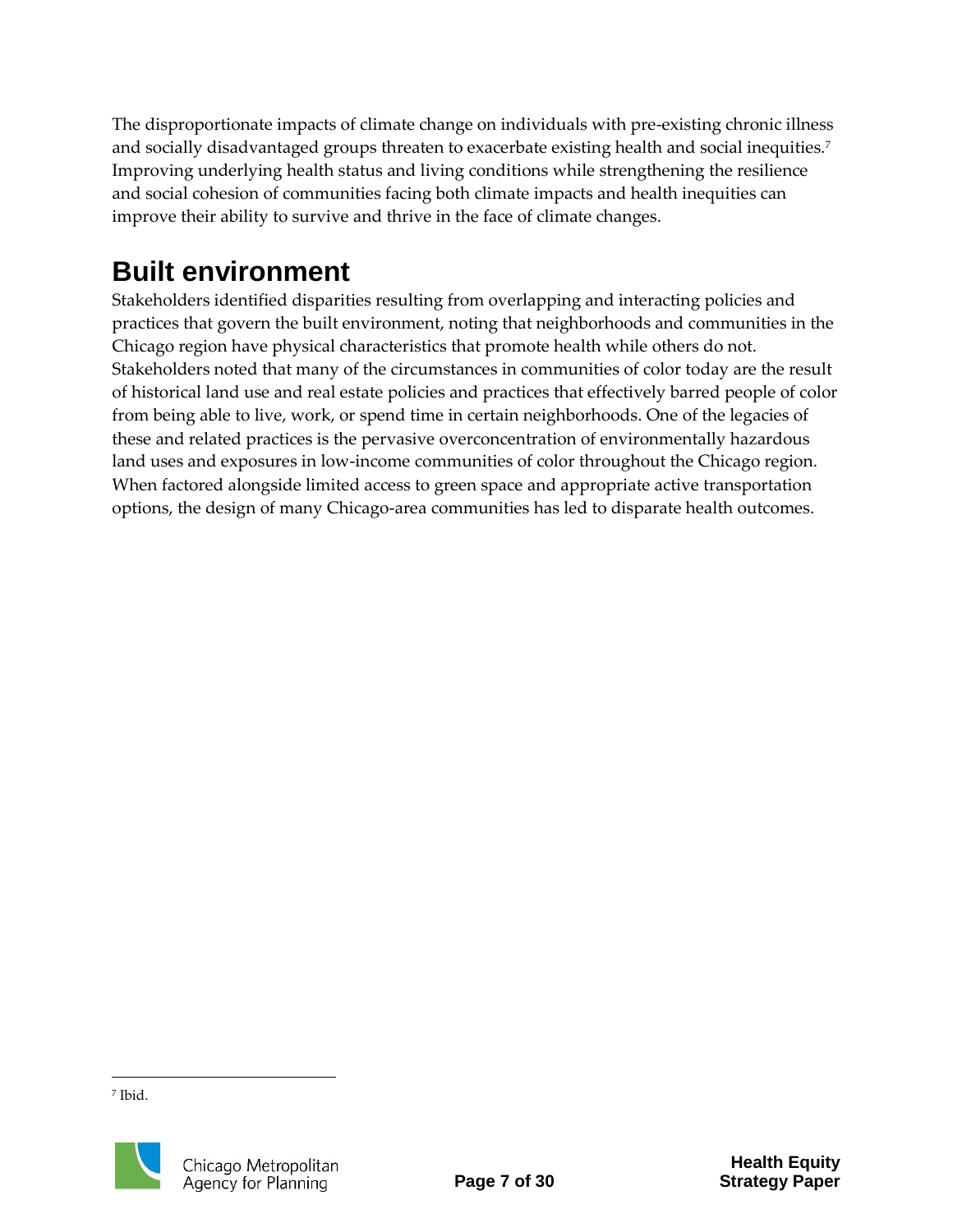# <span id="page-8-0"></span>**The health equity landscape**

As health equity spans a multitude of fields, gaining understanding of and building on related efforts at partner organizations are crucial to developing a robust regional framework to ensure multi-sectoral collaboration and address the interconnected challenges of health equity. Additionally, as public health and health equity have increasingly become a focus of planning and policy across the nation, initiatives and strategies pursued at peer organizations can reveal a range of approaches and best practices for CMAP to draw upon. As such, the following section details the current landscape for health equity policy and planning, both in the region and nationally, to provide context and guidelines for health equity in ON TO 2050.

### **Public health planning at local and state health departments**

Local and state health departments in the State of Illinois are required to produce community health assessments as well as community health improvement plans in response to those assessments every five years.<sup>8</sup> To provide context for these external policies driving health equity in the region, this section reviews recently developed community health improvement plans from health departments across the Chicago metropolitan region, including in Chicago<sup>9</sup>;  ${\rm Cook^{10}}$ , Lake<sup>11</sup>, DuPage<sup>12</sup>, and Kane<sup>13</sup> counties; and that of the State of Illinois<sup>14</sup>.

Overall, community health improvement plans have a strong focus on changing individual behavior, some of which are programmatic in nature and others of which are in the realms of modifying environments, policies, or systems to support health for impacted populations. For example, there is a strong trend of efforts that focus on issues in the realms of healthy eating, active living, smoke-free policy, and worksite wellness. While these can be valuable to public

<sup>&</sup>lt;sup>14</sup> Illinois Department of Public Health, "State Health Improvement Plan," April 2016, [http://www.idph.state.il.us/ship/icc/documents/SHIP-FINAL.pdf.](http://www.idph.state.il.us/ship/icc/documents/SHIP-FINAL.pdf)



<sup>1</sup> 8 77 Ill. Admin Code 600 [ftp://www.ilga.gov/jcar/admincode/077/077006000D04000R.html.](ftp://www.ilga.gov/jcar/admincode/077/077006000D04000R.html)

<sup>&</sup>lt;sup>9</sup> Chicago Department of Public Health," Healthy Chicago 2.0," 2016, [https://www.cityofchicago.org/content/dam/city/depts/cdph/CDPH/HC2.0Plan\\_3252016.pdf.](https://www.cityofchicago.org/content/dam/city/depts/cdph/CDPH/HC2.0Plan_3252016.pdf)

<sup>10</sup> Cook County Department of Public Health, "WePlan2020," 2016, [http://cookcountypublichealth.org/files/pdf/weplan/weplan2020-report-111416-final-lr-for-viewing-online.pdf.](http://cookcountypublichealth.org/files/pdf/weplan/weplan2020-report-111416-final-lr-for-viewing-online.pdf)

<sup>&</sup>lt;sup>11</sup> Lake County Health Department and Community Health Center, "Live Well Lake County Community Health Improvement Plan," August 24, 2016[, https://www.lakecountyil.gov/DocumentCenter/View/14110.](https://www.lakecountyil.gov/DocumentCenter/View/14110)

<sup>12</sup>Impact DuPage, "Impact DuPage: Driving DuPage Forward," 2013, [http://www.impactdupage.org/index.php?module=Tiles&controller=index&action=display&id=35279722287218775.](http://www.impactdupage.org/index.php?module=Tiles&controller=index&action=display&id=35279722287218775)

<sup>&</sup>lt;sup>13</sup> Kane County Health Department, "Kane County Community Health Assessment and Improvement Plan," November 2016,

[http://www.kanehealthcounts.org/content/sites/kane/Kane\\_County\\_Community\\_Health\\_Assessment\\_and\\_Improve](http://www.kanehealthcounts.org/content/sites/kane/Kane_County_Community_Health_Assessment_and_Improvement_Plan_-_Nov_2016.pdf) ment Plan - Nov 2016.pdf.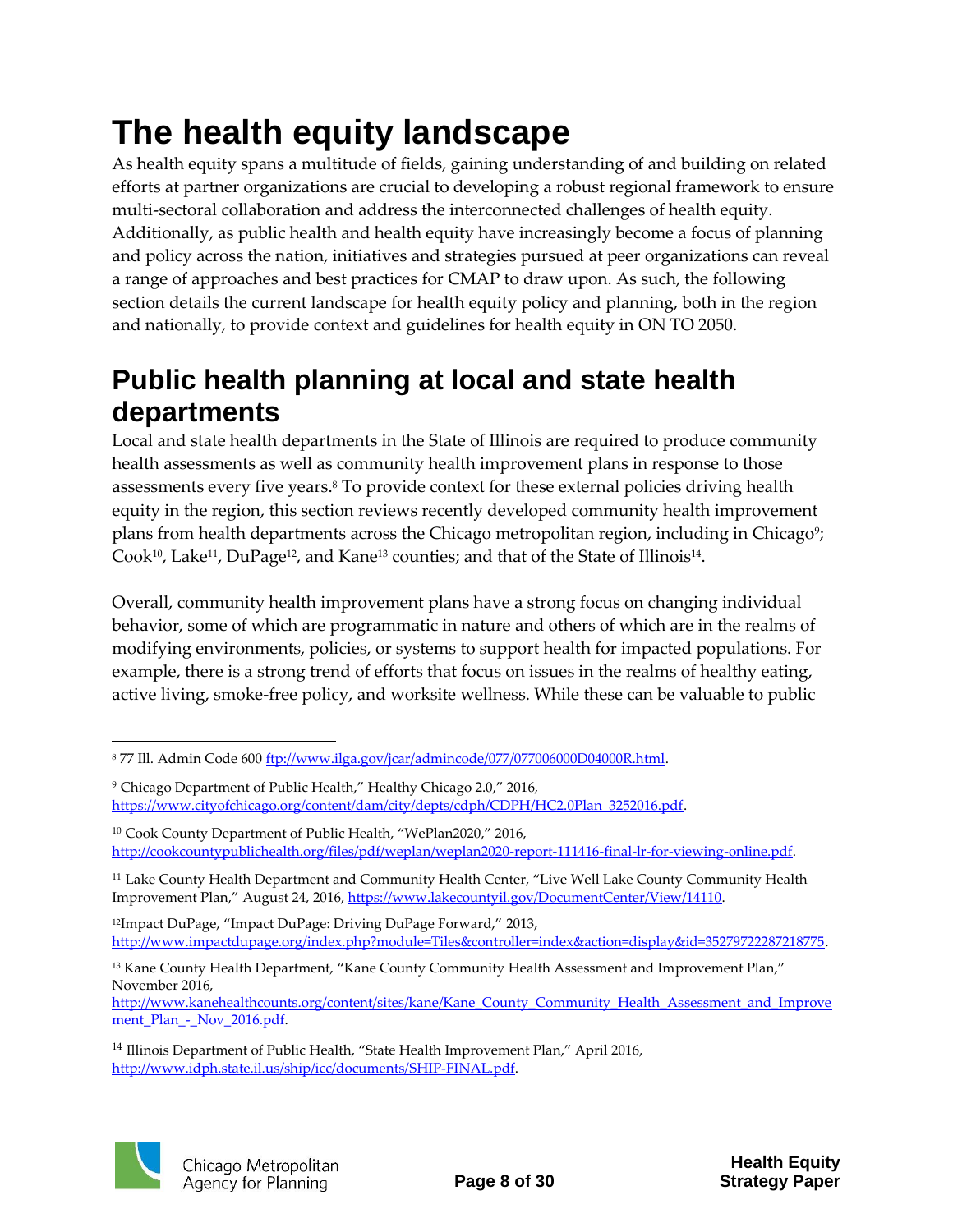health and are affected by broader public policy and planning, discussion of programmatic efforts for behavior change are largely excluded from this strategy paper, as they are less pertinent to developing regional strategies for addressing barriers to health equity. Instead, this section attempts to highlight examples relevant to how plans align public health with structurelevel interventions in both the natural and built environments.

While each community health improvement plan is different, some common areas for policy, planning, and programmatic focus emerged across the plans that were reviewed**:**

- Promoting active transportation as a means of advancing active living, including complete streets and investments in walking, bicycling, trails, and transit infrastructure.
- Tobacco reduction efforts.
- Worksite wellness policies and programming.
- Healthy food environment to promote healthy eating behaviors.
- Establishing health equity as a goal or vision.

The reviewed plans mentioned a few important planning and policy issues. While these are uncommon, not fully developed, or both, these are worth noting, given that inequitable policies are structural determinants of health inequities. Those that were found in the reviewed plans include housing affordability, climate change, economic equity, education equity, housing and community displacement reduction, and the Earned Income Tax Credit. Healthy Chicago 2.0 included a focus on utilizing a "Health in All Policies" approach, which resulted in passage of a resolution, a process of developing recommendations among city government agencies, and publication of a report, although this did not include a strong public engagement component, which is essential for advancing health equity.<sup>15</sup> Although they could have had a stronger focus on eliminating structural inequities, each of these efforts are noteworthy, because they represent movement toward focusing on policy change, which can help move toward health equity.

To address health equity comprehensively, strategies will need to focus on authentic public engagement, revenue policies, revitalizing disinvested communities, and building the capacity of neglected people and places. Analysis in the Inclusive Growth strategy paper concludes that these strategies can lead to stronger, longer periods of economic growth for the entire region. Additionally, the vision of "Health in All Policies" included in some plans requires broad implementation to be effective in achieving health equity. While not often found in community health improvement plans, these policy and planning strategies may be advanced via ON TO 2050's health equity focus.

<sup>&</sup>lt;sup>15</sup> City of Chicago Health in All Policies Task Force Final Report August 1, 2017, [https://www.cityofchicago.org/content/dam/city/depts/cdph/CDPH/HealthInAllPoliciesReport\\_08012017.pdf.](https://www.cityofchicago.org/content/dam/city/depts/cdph/CDPH/HealthInAllPoliciesReport_08012017.pdf)



1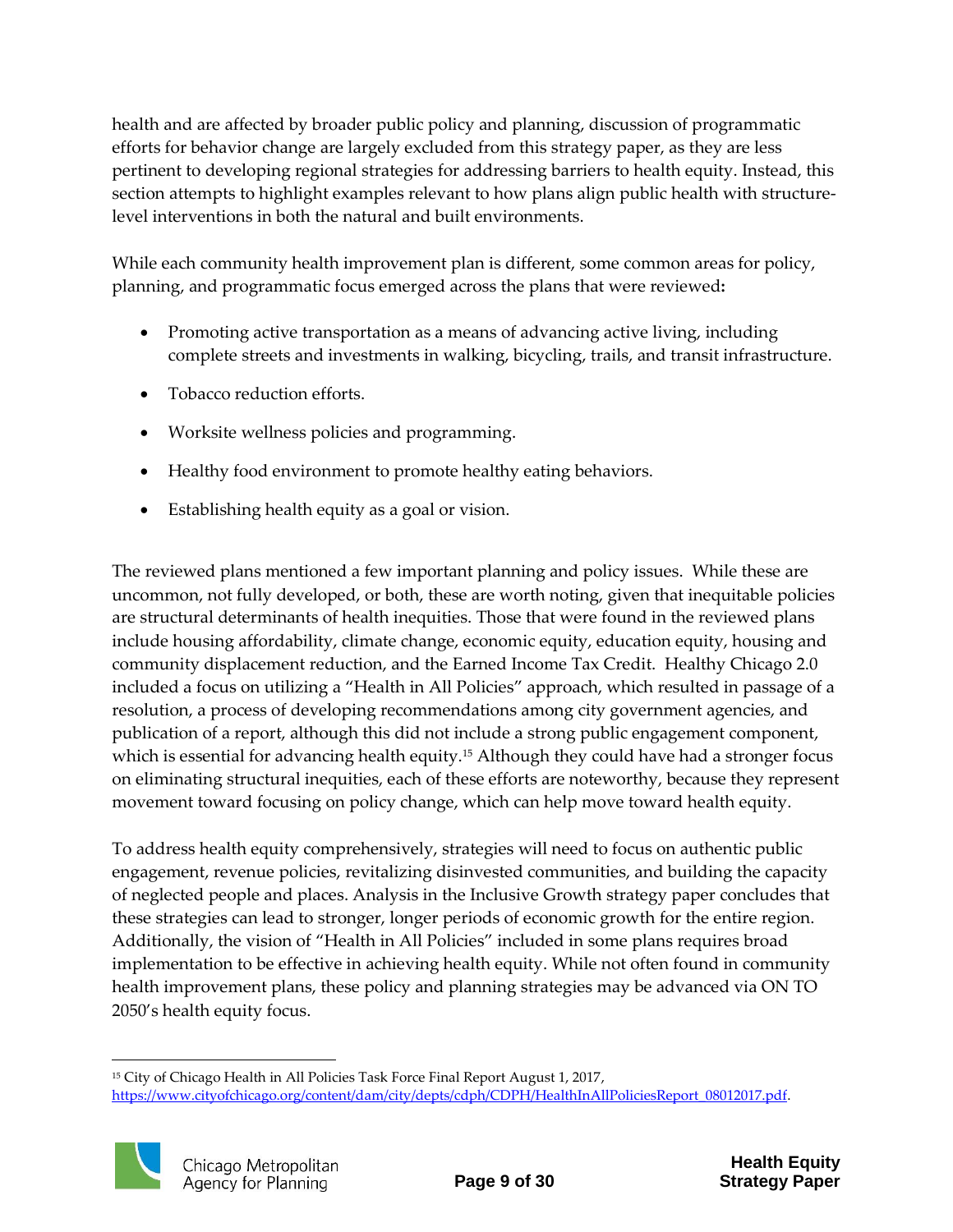### **Public health at peer metropolitan planning organizations**

A number of peer MPOs have developed various strategies and goals that focus on the interactions between health and land use or transportation. In addressing concerns regarding public health, the majority of CMAP's peer agencies detail active transportation, access to open spaces and parks, environmental pollutants, and health education as opportunity areas to promote community health. Many peer organizations looked at public health from a broad lens, but certain organizations made targeted efforts to promote health among higher-risk segments of the population. For example, the Atlanta Regional Commission (ARC) and Metropolitan Area Planning Council (MAPC) of the Boston region both make concerted efforts to address health disparities among lower-income individuals. The Puget Sound Regional Council (PSRC) and Denver Regional Council of Governments (DRCOG) pay special attention to address the health needs of older adults and people living with disabilities. Ultimately, the chosen MPO approach is based on the organization's unique authority and the local context. As shown below, CMAP categorizes these approaches to public health at peer MPOs within a range from "Interested" to "Developing" to "Advanced."

#### **Figure 1. CMAP analysis of peer agencies rubric.**



Source: Chicago Metropolitan Agency for Planning

The **"interested"** category identifies regional organizations that make general connections to public health in their regional transportation plans or include health resources on their website.

- For example, the North Jersey Transportation Planning Authority (NJTPA) mentions the health benefits of meeting the U.S. Environmental Protection Agency (USEPA) Clean Air Act emissions standards and walkable communities, but does not provide specific recommendations, goals, or strategies related to public health.
- Additionally, the Delaware Valley Regional Planning Commission (DVRPC) created a Health Data Snapshot to understand the geographic distribution of health outcomes.

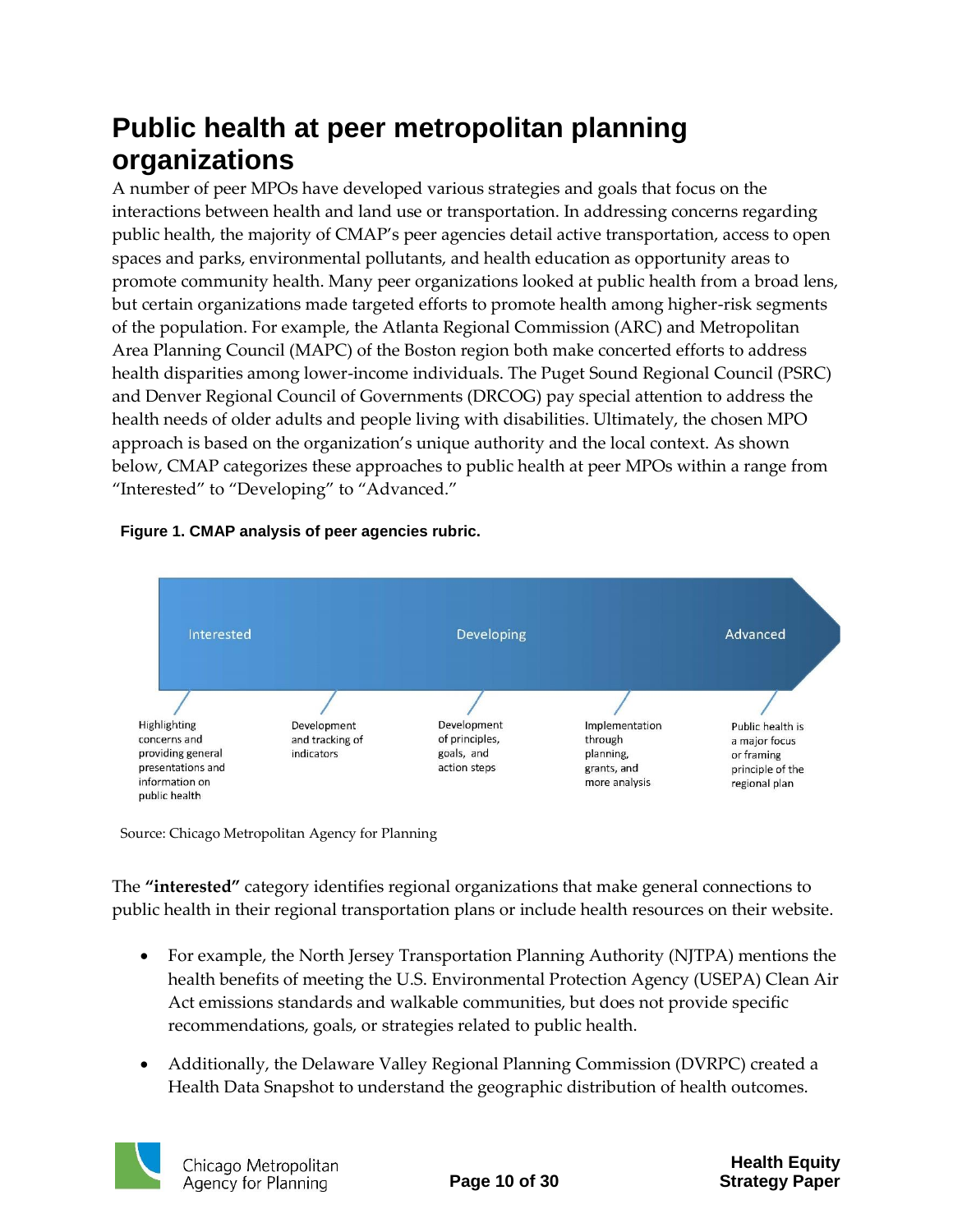The Data Snapshot offers maps, data descriptions, a Health Disparities Index, and a Community Investment Index (CI2). The Health Disparities Index reviews the relationship of four health-related indicators–overweight/obesity, asthma, diabetes, and high blood pressure–to behaviors partially dictated by development patterns and access to transportation choices. The CI2 links planning and grant making allowing planners to target projects that will be most competitive for funding and have the greatest local-area impact. DVRPC also provides teacher resource guides and structured lessons to supplement public school curriculum with health education.

 Though efforts such as snapshots represent a significant effort to support public health, organizations in the "interested" category have yet to take steps to adopt specific principles or goals to improve public health in the region.

The **"developing"** category of regional planning agencies have integrated public health into a regional transportation plan or are in the process of doing so. These agencies also provide health-related information, resources, or toolkits.

- The Mid-American Regional Council (MARC) in the Kansas City metropolitan area includes public health as a specific goal in their plan, "Transportation Outlook 2040", listing strategies including encouraging active transportation, promoting healthy community design, and attaining federal air quality and ozone standards, among others16. Selection criteria for regionally significant transportation projects that support "Transportation Outlook 2040" include five percentage points for promoting an increase in non-motorized travel and an additional five points for reducing precursor ozone emission levels. MARC also includes a "Healthy Living" page on their website, with information for individuals, communities, and employers in topics such as healthy eating, physical activity, and tobacco use.
- Additionally, the Metropolitan Council of the Twin Cities region created a "2040 Transportation Policy Plan" that includes a "Healthy Environment" goal and details strategies to decrease congestion, citing the positive impacts on air quality and related health impacts including decreased asthma and heart disease17. The "2040 Transportation Policy Plan" also covers water quality concerns, declaring the Mississippi River a public health hazard.

<sup>&</sup>lt;sup>17</sup> Metropolitan Council, "2040 Transportation Policy Plan," 2015, [https://metrocouncil.org/Transportation/Planning-](https://metrocouncil.org/Transportation/Planning-2/Key-Transportation-Planning-Documents/Transportation-Policy-Plan/The-Adopted-2040-TPP-(1).aspx)[2/Key-Transportation-Planning-Documents/Transportation-Policy-Plan/The-Adopted-2040-TPP-\(1\).aspx.](https://metrocouncil.org/Transportation/Planning-2/Key-Transportation-Planning-Documents/Transportation-Policy-Plan/The-Adopted-2040-TPP-(1).aspx)



 $\overline{a}$ 

<sup>&</sup>lt;sup>16</sup> Mid-American Regional Council, "Transportation Outlook 2040," 2015, [http://www.to2040.org/.](http://www.to2040.org/)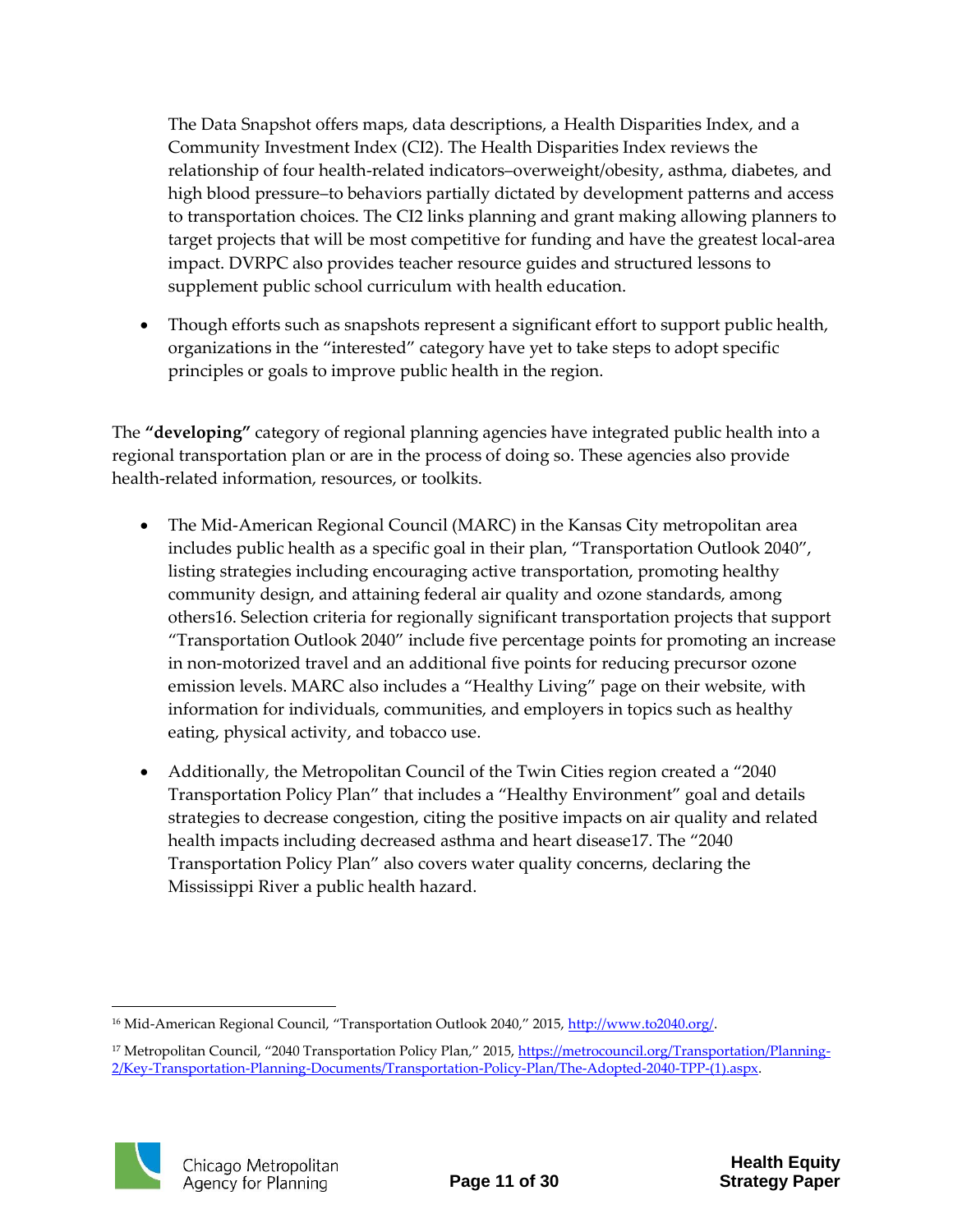**"Advanced"** agencies are those with regional plans that make definitive connections between health and land use or transportation and identify how specific diseases can be impacted through policy changes in the built environment. These organizations have also institutionalized the integration of public health into plans and policy by designating staff to work on this topic area. Increasingly, advanced agencies are also beginning to pay specific attention to social determinants of health and how health inequities can be remediated by addressing these determinants.

- MAPC, the regional planning agency in Boston, uses factors such as violent crime, income, racial and ethnic segregation, unemployment, and others to create a comparative index. Moreover, MAPC has a Public Health department that focuses exclusively on integrating public health initiatives into all agency planning, project, and policy work, allowing the organization to provide detailed reports and presentations on public health, including one that directly links Complete Streets to healthier communities. Through this unique approach, MAPC is able to draft targeted approaches and recommendations that promote public health. MAPC's website also features a data portal with roughly 50 charts and maps regarding public health in the region18.
- Additionally, the Nashville Area Metropolitan Planning Organization has incorporated a goal to "Help Local Communities Grow in a Healthy and Sustainable Way" in their transportation plan titled "Middle Tennessee Connected."19 Strategies to achieve this goal center on forming policy, providing funding, and conducting research that support the improvement of health outcomes through active transportation.

<sup>&</sup>lt;sup>19</sup> Nashville Area Metropolitan Planning Organization, "2040 Regional Transportation Plan," 2016, [http://www.nashvillempo.org/docs/2040RTP/Adopted/2040RTP.pdf.](http://www.nashvillempo.org/docs/2040RTP/Adopted/2040RTP.pdf)



1

<sup>18</sup> Metropolitan Area Planning Council, *Public Health*[, https://www.mapc.org/our-work/expertise/public-health/.](https://www.mapc.org/our-work/expertise/public-health/)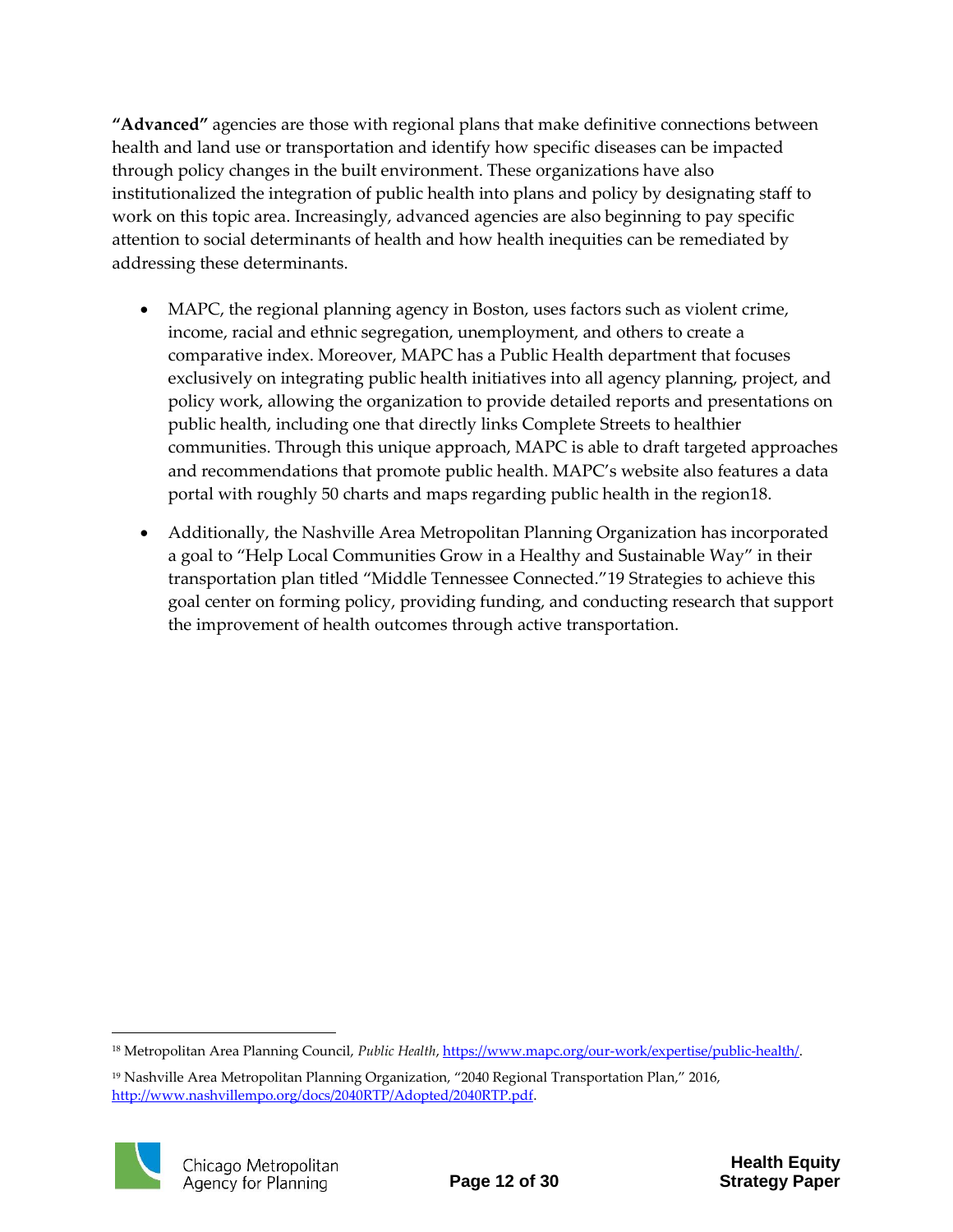# <span id="page-13-0"></span>**CMAP's approach to public health**

To date, CMAP has incorporated public health into a number of agency initiatives. In 2009, CMAP published a Health Report in partnerships with the University of Illinois at Chicago's School of Public Health and the Chicago Community Trust to inform development of GO TO 2040. The report included indicators to watch and 12 recommendations pertaining to "Integrated Prevention/Health Promotion Strategy," "Data for Integrated Planning and Monitoring," and "Public Health Infrastructure".<sup>20</sup> GO TO 2040 recommended public policies for land use, transportation, and housing with an emphasis on development patterns that support walkable communities, transit, and access to jobs. The plan also recommended focusing affordable housing in transit-rich areas with access to jobs and amenities.

Additionally, transportation programs like the Congestion Mitigation and Air Quality Improvement (CMAQ) program consider emissions and air quality when selecting projects. CMAP has also addressed Public Health through its Local Technical Assistance (LTA) program. Examples of LTA projects that address public health include a Health Impact Assessment for a busy intersection in the Village of Carpentersville and the Green Healthy Neighborhoods (GHN) plan that addresses repurposing vacant parcels in low-income neighborhoods of Chicago.21, <sup>22</sup> The GHN plan recognizes that vacant and abandoned buildings, or parcels, influence health in myriad ways. For example, they are directly related to crime and resident perceptions of safety, which in turn create barriers to utilizing outdoor public space for things like recreation.<sup>23</sup>

### **ON TO 2050 and health equity**

CMAP's work since GO TO 2040 was adopted, including research for ON TO 2050, has highlighted the importance of considering additional factors to achieve health equity in the region. These include strategies to help address unique challenges that communities face, adapt to a changing climate, and promote economic opportunity.

Many of the ON TO 2050 strategy papers include recommendations relevant to public health, and this paper expands upon those strategies most directly tied to advancing health equity in the region. Because CMAP's core agency responsibilities are land use and transportation

<sup>&</sup>lt;sup>23</sup> Todman, L., et al. (2012). Mental health impact assessment: population mental health in Englewood, Chicago, USA. *Impact Assessment and Project Appraisal, 30(2)*, 116-123.



 $\overline{a}$ <sup>20</sup> Chicago Community Trust, "Health Report," 2009,

[http://www.cmap.illinois.gov/documents/10180/31442/01262010+HEALTH.pdf/f78b354c-277e-4257-81d3-](http://www.cmap.illinois.gov/documents/10180/31442/01262010+HEALTH.pdf/f78b354c-277e-4257-81d3-8ae2f744a590) [8ae2f744a590.](http://www.cmap.illinois.gov/documents/10180/31442/01262010+HEALTH.pdf/f78b354c-277e-4257-81d3-8ae2f744a590)

<sup>&</sup>lt;sup>21</sup> Chicago Metropolitan Agency for Planning, "A Health Impact Assessment for Carpentersville," 2014, [http://www.cmap.illinois.gov/programs/lta/carpentersville-hia.](http://www.cmap.illinois.gov/programs/lta/carpentersville-hia)

<sup>&</sup>lt;sup>22</sup> Chicago Department of Planning & Development, "Green Healthy Neighborhoods," March 20, 2014, [http://www.cmap.illinois.gov/documents/10180/92410/GreenHealthyNeighborhoods\\_Approved\\_Low\\_Res.pdf/ffec94](http://www.cmap.illinois.gov/documents/10180/92410/GreenHealthyNeighborhoods_Approved_Low_Res.pdf/ffec94df-1798-4b2c-b0e6-c789ff5d4ecc) [df-1798-4b2c-b0e6-c789ff5d4ecc.](http://www.cmap.illinois.gov/documents/10180/92410/GreenHealthyNeighborhoods_Approved_Low_Res.pdf/ffec94df-1798-4b2c-b0e6-c789ff5d4ecc)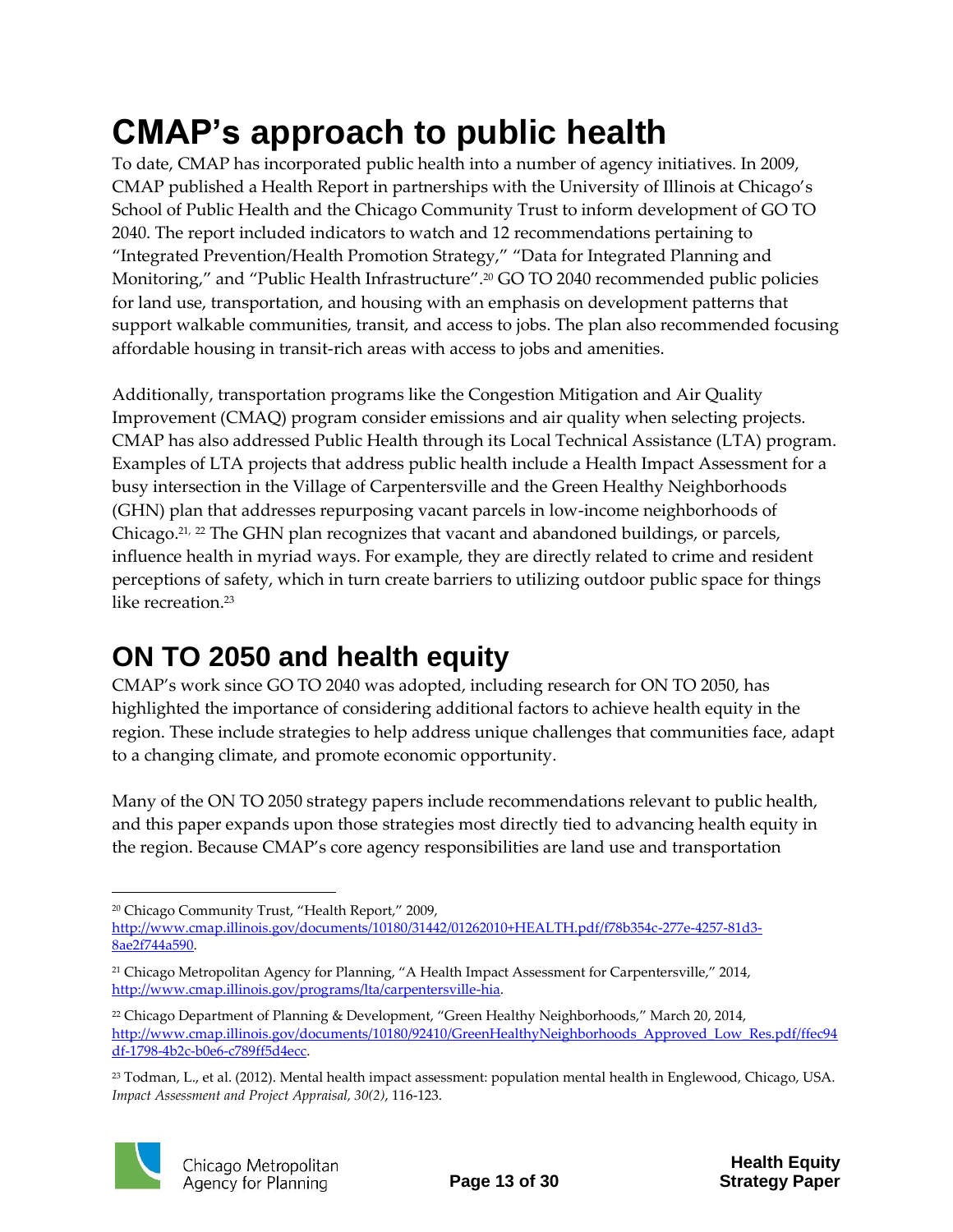planning, the bulk of these strategies focus on addressing health equity and structural factors that influence the social determinants. The following is a summary of major topic areas in land use and transportation planning relevant to health equity covered in other strategy papers:

#### **Land-use policies to support livability and municipal capacity**

- **Integrating green infrastructure**, investing in **stormwater management**, and **conserving** natural resources and agricultural lands. Examples of potential health outcomes: improve air quality, protect the water supply, ensure food security, and mitigate climate change and its negative impacts (extreme weather, disasters, etc.).<sup>24,25</sup>
- Prioritizing **existing assets** and encouraging reinvestment and infill to create **compact, walkable, mixed use communities**. Examples of potential health outcomes: encourage physical activity and mitigate the addition of new impervious surfaces that lead to stormwater runoff, urban heat island effects, and exacerbation of climate change.<sup>26</sup>
- Reforming state and local **tax policies** to increase revenue and create a balanced local land-use mix. Examples of potential health outcomes: reduce inequities in access to amenities and services related to health by building municipal capacity.<sup>27</sup>
- Expanding **housing choice**. Examples of potential health outcomes: provide more affordable housing and alleviate financial stress to free up resources for healthy lifestyles.<sup>28</sup>
- **Reinvest in disinvested areas** to promote a strong quality of life and access to jobs within communities. Examples of potential health outcomes: reduce stress from shorter commute times, improve access to health resources, and mitigate the impact of new impervious surfaces.

<sup>&</sup>lt;sup>28</sup> Chicago Metropolitan Agency for Planning, "Expanding Housing Choice," 2017, [http://www.cmap.illinois.gov/documents/10180/470714/Expanding%20Housing%20Choice%20strategy%20paper/dbf](http://www.cmap.illinois.gov/documents/10180/470714/Expanding%20Housing%20Choice%20strategy%20paper/dbfeddfe-a977-4408-b6b0-e81f0f158039) [eddfe-a977-4408-b6b0-e81f0f158039.](http://www.cmap.illinois.gov/documents/10180/470714/Expanding%20Housing%20Choice%20strategy%20paper/dbfeddfe-a977-4408-b6b0-e81f0f158039)



1

<sup>&</sup>lt;sup>24</sup> Chicago Metropolitan Agency for Planning, "Integrating Green Infrastructure," 2016, [http://www.cmap.illinois.gov/documents/10180/470714/Green%20Infrastructure%20Strategy%20Paper/65c473f3-](http://www.cmap.illinois.gov/documents/10180/470714/Green%20Infrastructure%20Strategy%20Paper/65c473f3-7153-4d60-ade1-982d32a3d65f) [7153-4d60-ade1-982d32a3d65f.](http://www.cmap.illinois.gov/documents/10180/470714/Green%20Infrastructure%20Strategy%20Paper/65c473f3-7153-4d60-ade1-982d32a3d65f)

<sup>25</sup> Chicago Metropolitan Agency for Planning, "Stormwater and Flooding," 2017, [http://www.cmap.illinois.gov/documents/10180/653821/FY18-](http://www.cmap.illinois.gov/documents/10180/653821/FY18-0051+STORMWATER+AND+FLOODING_FINAL.pdf/42e7f8b1-c9ed-b7b5-0eeb-a03f4a51dee.7) [0051+STORMWATER+AND+FLOODING\\_FINAL.pdf/42e7f8b1-c9ed-b7b5-0eeb-a03f4a51dee.7](http://www.cmap.illinois.gov/documents/10180/653821/FY18-0051+STORMWATER+AND+FLOODING_FINAL.pdf/42e7f8b1-c9ed-b7b5-0eeb-a03f4a51dee.7)

<sup>&</sup>lt;sup>26</sup> Chicago Metropolitan Agency for Planning, "Transportation Asset Management Recommendations Memo," 2017, [http://www.cmap.illinois.gov/documents/10180/517091/AssetManagementRecommendations.pdf/d23d60e1-4092](http://www.cmap.illinois.gov/documents/10180/517091/AssetManagementRecommendations.pdf/d23d60e1-4092-cd58-f7e8-e1601d234f76) [cd58-f7e8-e1601d234f76.](http://www.cmap.illinois.gov/documents/10180/517091/AssetManagementRecommendations.pdf/d23d60e1-4092-cd58-f7e8-e1601d234f76)

<sup>27</sup> Chicago Metropolitan Agency for Planning, "Tax Policies and Land Use Trends," 2017, [http://www.cmap.illinois.gov/documents/10180/470714/Tax%20Policy%20and%20Land%20Use%20strategy%20paper](http://www.cmap.illinois.gov/documents/10180/470714/Tax%20Policy%20and%20Land%20Use%20strategy%20paper/30b90429-1af9-4903-ad29-b75ed1dc94e0) [/30b90429-1af9-4903-ad29-b75ed1dc94e0.](http://www.cmap.illinois.gov/documents/10180/470714/Tax%20Policy%20and%20Land%20Use%20strategy%20paper/30b90429-1af9-4903-ad29-b75ed1dc94e0)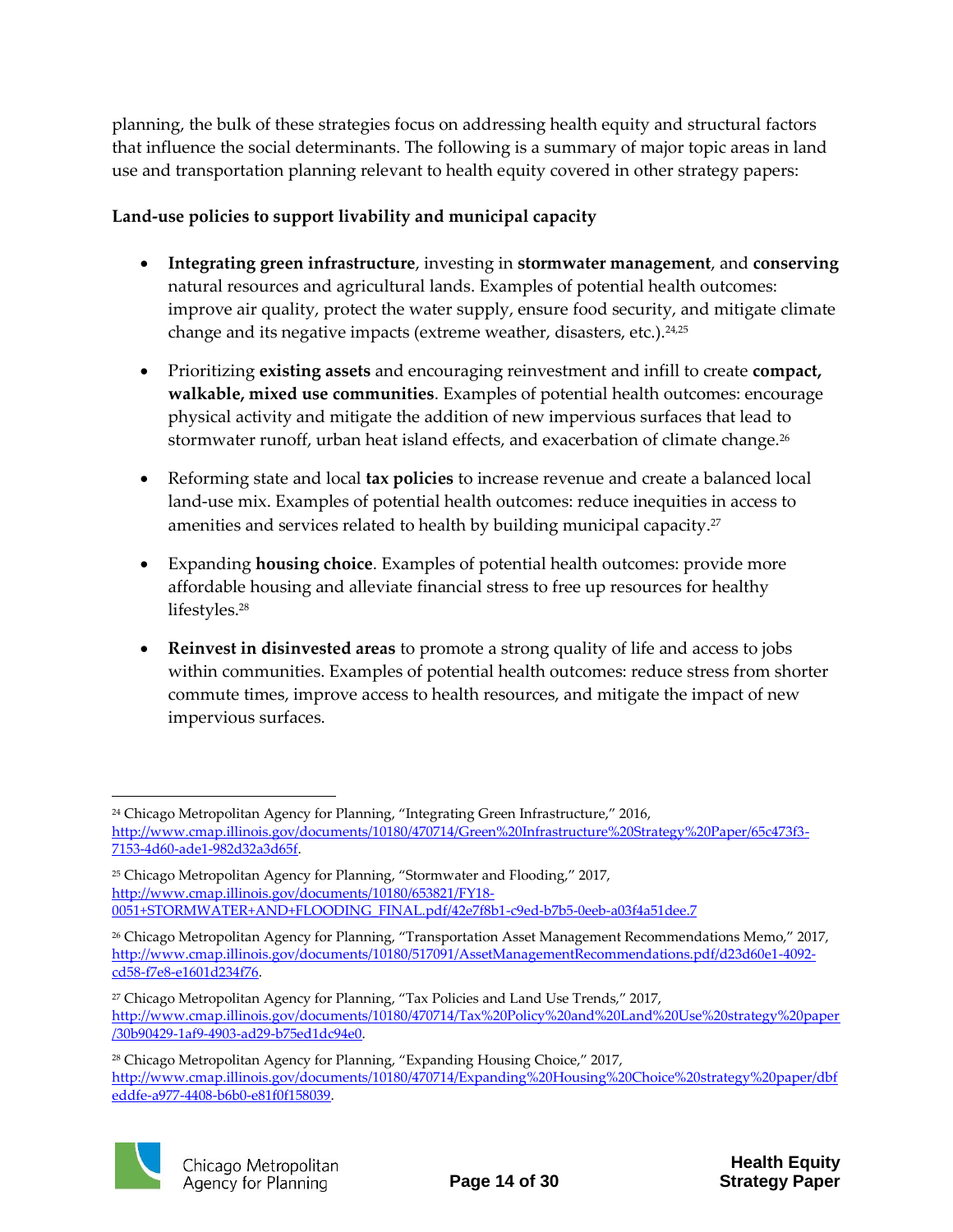#### **Modernizing transportation to improve regional mobility and access**

- Invest in **transit** access and expand services. Examples of potential health outcomes: link more people to jobs, training, education, healthcare, and activities.<sup>29</sup>
- Promote **active transportation** by providing more convenient and safe pedestrian and bicycling facilities and environments. Examples of potential health outcomes: Reduce inequities in obesity, diabetes, heart disease, and asthma.<sup>30</sup>
- Promote **environmental justice** in freight planning and improve **highway operations** for increased safety and efficiency. Examples of potential health outcomes: Reduce inequities in proximity to air and noise pollution; mitigate congestion and traffic injuries/fatalities.<sup>31</sup>
- Expand **transportation system funding** with pricing mechanisms and additional revenue streams. Examples of potential health outcomes: reduced auto-dependence and Vehicle Miles Traveled (VMT) and more capacity to build resilient infrastructure and reduce inequities in mobility.<sup>32</sup>

Along with the strategy papers specifically addressing unique challenges that these communities face, the Municipal Capacity paper covers a wide range of recommendations to help municipalities maintain and enhance their infrastructure, address their fiscal condition, explore service sharing, and enhance their technical assistance and resources.<sup>33</sup> CMAP is additionally in the process of researching and identifying flood risk areas, climate vulnerability areas, and areas with low access to parks and open space, which can guide future priorities for targeted investment to improve health equity in these aspects. To advance health equity, such efforts will need to utilize a "development without displacement" approach that uses multiple strategies that can reduce economic displacement of people from their homes and communities.

<sup>&</sup>lt;sup>33</sup> Chicago Metropolitan Agency for Planning, "Municipal Capacity Strategy Paper, 2017," [http://www.cmap.illinois.gov/documents/10180/794571/Municipal+Capacity+Strategy+Paper\\_November+2017.pdf/92](http://www.cmap.illinois.gov/documents/10180/794571/Municipal+Capacity+Strategy+Paper_November+2017.pdf/923744b1-951a-ce16-609e-724c9e260fb7) [3744b1-951a-ce16-609e-724c9e260fb7](http://www.cmap.illinois.gov/documents/10180/794571/Municipal+Capacity+Strategy+Paper_November+2017.pdf/923744b1-951a-ce16-609e-724c9e260fb7)



1

<sup>&</sup>lt;sup>29</sup> Chicago Metropolitan Agency for Planning, "Transit Ridership Growth Study," 2017, [http://www.cmap.illinois.gov/documents/10180/0/Transit+Ridership+Growth+Study\\_final.pdf/21bca990-9e7a-4af9-](http://www.cmap.illinois.gov/documents/10180/0/Transit+Ridership+Growth+Study_final.pdf/21bca990-9e7a-4af9-8ec1-6b8c8b11fd16) [8ec1-6b8c8b11fd16.](http://www.cmap.illinois.gov/documents/10180/0/Transit+Ridership+Growth+Study_final.pdf/21bca990-9e7a-4af9-8ec1-6b8c8b11fd16)

<sup>30</sup> Chicago Metropolitan Agency for Planning, "Non-motorized Transportation," 2017, [http://www.cmap.illinois.gov/documents/10180/620327/Non-motorized+transportation+report.pdf/1efedfc4-51cc](http://www.cmap.illinois.gov/documents/10180/620327/Non-motorized+transportation+report.pdf/1efedfc4-51cc-ec4b-e44f-aad460bef600)[ec4b-e44f-aad460bef600.](http://www.cmap.illinois.gov/documents/10180/620327/Non-motorized+transportation+report.pdf/1efedfc4-51cc-ec4b-e44f-aad460bef600)

<sup>&</sup>lt;sup>31</sup> Chicago Metropolitan Agency for Planning, "Highway Operations," 2017, [http://www.cmap.illinois.gov/documents/10180/470714/Highway%20Operations%20Strategy%20Paper/26cff0fc-876a-](http://www.cmap.illinois.gov/documents/10180/470714/Highway%20Operations%20Strategy%20Paper/26cff0fc-876a-4843-9fe5-c9aedbf73ddd)[4843-9fe5-c9aedbf73ddd.](http://www.cmap.illinois.gov/documents/10180/470714/Highway%20Operations%20Strategy%20Paper/26cff0fc-876a-4843-9fe5-c9aedbf73ddd)

<sup>&</sup>lt;sup>32</sup> Chicago Metropolitan Agency for Planning, "Transportation System Funding Concepts," 2017, [http://www.cmap.illinois.gov/documents/10180/470714/Transportation%20System%20Funding%20Concepts/a40cfa4](http://www.cmap.illinois.gov/documents/10180/470714/Transportation%20System%20Funding%20Concepts/a40cfa4a-4743-4cfb-83c3-44f1d1d0ef02) [a-4743-4cfb-83c3-44f1d1d0ef02.](http://www.cmap.illinois.gov/documents/10180/470714/Transportation%20System%20Funding%20Concepts/a40cfa4a-4743-4cfb-83c3-44f1d1d0ef02)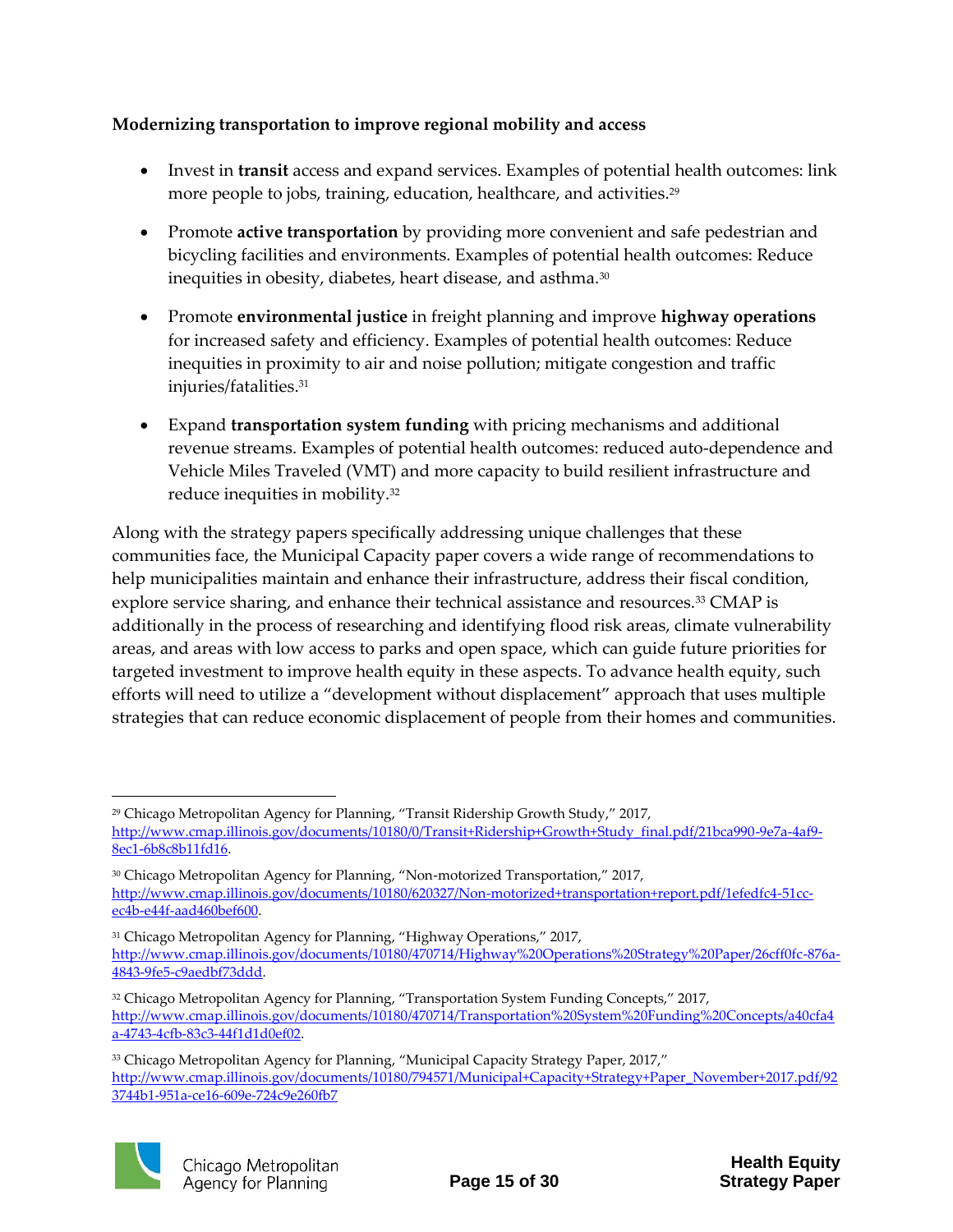As health equity and its structural determinants span a wide range of policy areas, there are also many fields beyond CMAP's purview and expertise, such as public safety, education and workforce training, and local food production. While CMAP is engaged in research in topics relevant to these fields—for example, CMAP tracks and analyzes key agricultural assets, as well as industry clusters that provide middle- and high-wage jobs—implementation will rely on cross-sector collaboration with various regional partners. As such, this strategy paper also explicitly addresses stakeholder groups and key implementers crucial for including in the process to advance regional goals for health equity.

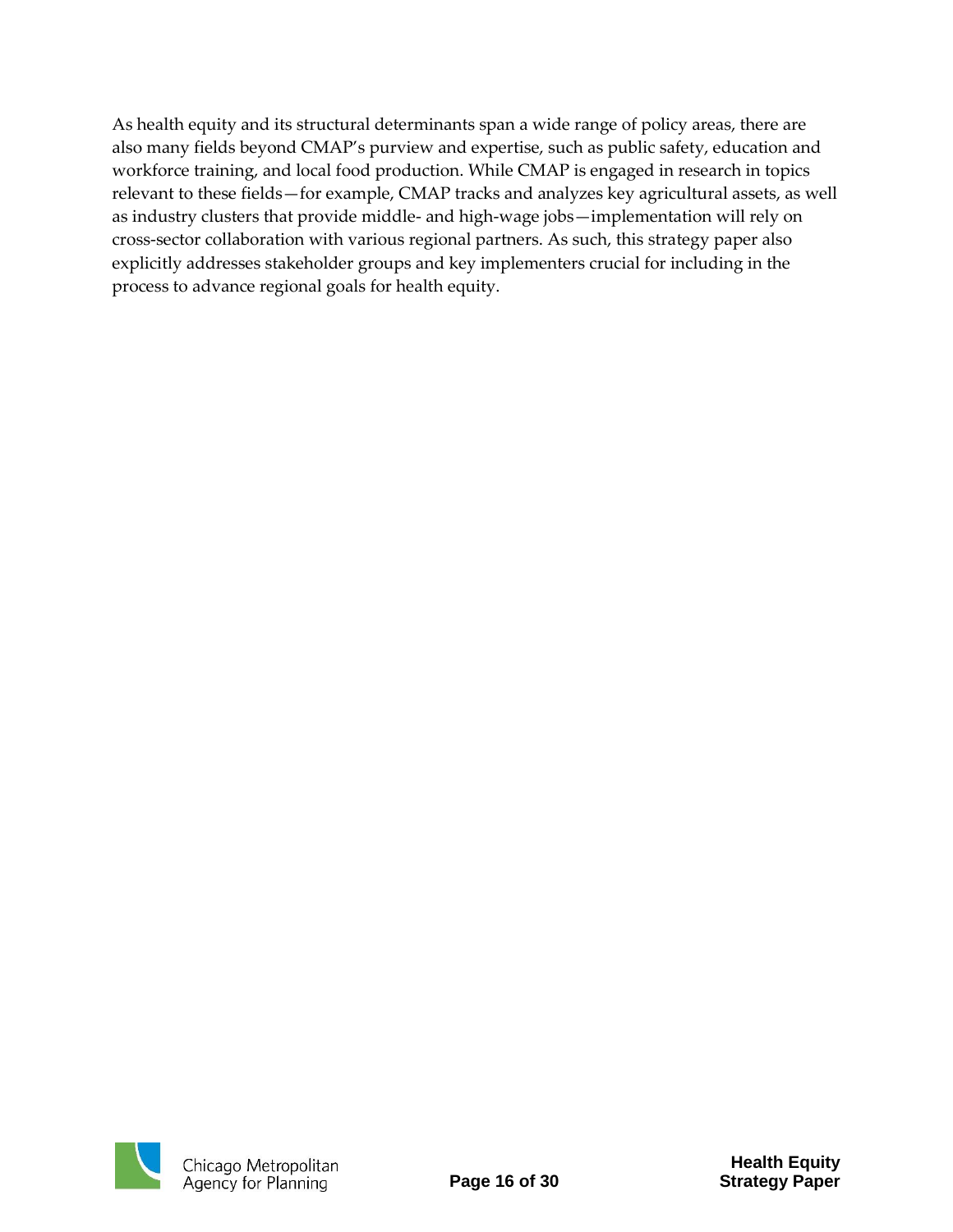## <span id="page-17-0"></span>**Strategy recommendations**

This strategy paper articulates how a health equity lens will be incorporated into strategies across ON TO 2050 topic areas. Thus, it builds on many of the strategies already in other strategy papers and incorporates processes for measuring health and health equity impacts. This section identifies overarching strategies and strategies within three key strategy areas.

### **Overarching strategies**

#### **Standardize best practices that promote health equity**

Health equity can be understood as an inclusive process of assurance of the conditions for optimal health across diverse groups. Developing standardized equitable practices and processes with a focus on advancing health and health equity will help ensure that public projects and planning promote health equity.

#### *Continue to foster inclusive public outreach processes*

Disadvantaged or underrepresented population groups often lack representation in the development and political process. Without giving all population groups an equitable voice, health equity is impossible to achieve. A primary goal of all CMAP's LTA projects is to elevate community engagement in planning -- particularly focusing on engaging populations and issues that are typically underrepresented in previous planning processes. CMAP and its partners should continue to investigate model practices and existing resources to help communities address public health concerns through broader-based stakeholder engagement, collaborative processes, and other forms of technical assistance. For example, municipalities can form health advisory committees involving populations who are particularly vulnerable to health impacts, such as seniors, youths, people with disabilities, and low-income, minority populations.<sup>34</sup> In many cases, the most effective way to engage residents is through community events. Block parties, street fairs and festivals, and community gardens can all help bring different groups together and help residents to have more opportunities to be informed and engaged. Developing a more formal outreach program may be helpful to increase communication and collaboration among communities' various community groups in an effort to advance health equity.

#### *Support health impact assessments for substantial transportation and development projects*

Health Impact Assessments (HIAs) are powerful tools designed to help communities make informed decisions that improve public health through community design that can positively impact health. While Environmental Impact Statements have become standard procedure for making sound development decisions and protect environmental interests, HIAs are still underutilized in project selection and development. Effective use of HIAs highlights how

<sup>1</sup> <sup>34</sup> Richard Gilbert, "Healthy Communities for Youth and Old: How Transit and Better Community Design Help the Most Vulnerable Generations," Centre for Sustainable Transportation, May 1, 2016. [http://www.eesi.org/files/gilbert\\_050106.pdf.](http://www.eesi.org/files/gilbert_050106.pdf)

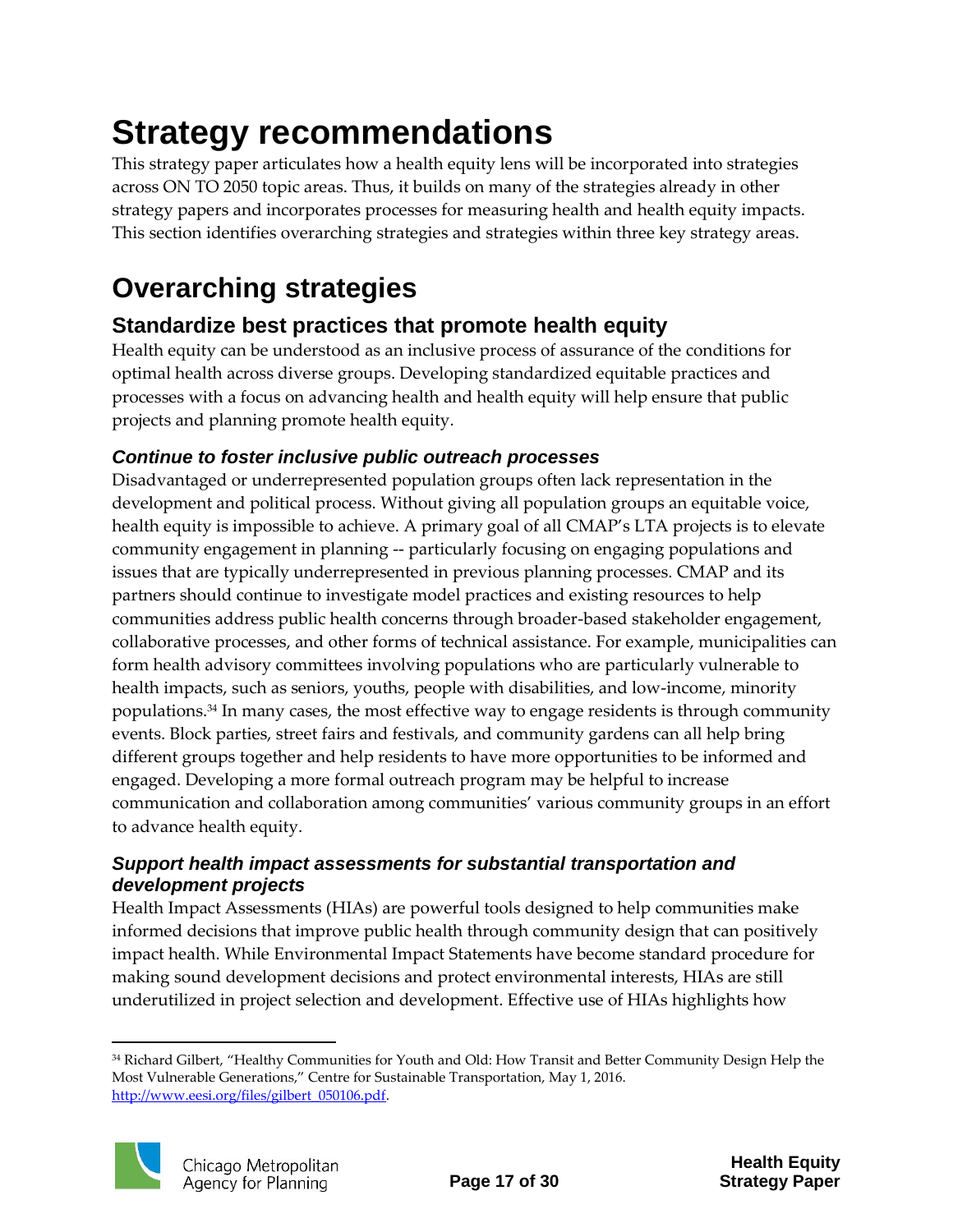specific developments affect health in certain populations, helping to address health inequities by prioritizing key transportation and infrastructure projects in disadvantaged communities. CMAP should recommend and provide technical assistance dollars for conducting HIAs that utilize health equity concepts and goals in the planning and development processes of major transportation and infrastructure projects, such that these HIAs both measure potential health impacts of future projects and their ability to reduce health inequities.

#### *Develop and implement displacement prevention strategies*

Displacement can have significant implications on public health. Among other concerns, employment, income, mental health, and overall well-being related to increased levels of stress are all adversely affected when residents are displaced. CMAP should seek to further understand how community displacement relates to development and transportation projects, along with policy remedies that limit impacts, such as the use of Community Benefits Agreements.

#### **Improve data collection, analysis, and availability for evidence-based policy and decision-making**

Dependable and timely data can track progress in improvements in social determinants of health, structural determinants of health inequities, and health status and outcomes. When properly collected and analyzed, quality health data and metrics serve as an important first step in reducing health inequities. Data can help shift the focus of strategies to effect change among populations and areas with the greatest needs. They can guide interventions of various types, measuring relative failures and successes, and indicating changes to future interventions.<sup>35</sup> The following strategies will standardize health data across municipalities and allow for long-term monitoring of health impacts.

#### *Expand evaluation metrics to highlight benefits to economically disconnected areas*

In programming Congestion Mitigation and Air Quality Improvement (CMAQ) funds, CMAP calculates a metric for areas with high concentrations of particulate matter emissions and large minority and low-income populations. Along with age, these are significant predictors of sensitivity to air pollution and therefore indicate where health might improve most by making emissions reductions. In the last programming cycle, CMAP included existing air pollution in the CMAQ analysis and is seeking the most comprehensive air quality data available. This will enable further targeting of investments in a way that benefits sensitive populations as well as regional air quality. If more granular data can be used -- at perhaps the census tract level -- on observed or modeled asthma rates or other indicators of respiratory distress, this could further improve the scoring for CMAQ projects.

<sup>1</sup> <sup>35</sup> CSDH (2008). Closing the gap in a generation: health equity through action on the social determinants of health. Final Report of the Commission on Social Determinants of Health. Geneva, World Health Organization.

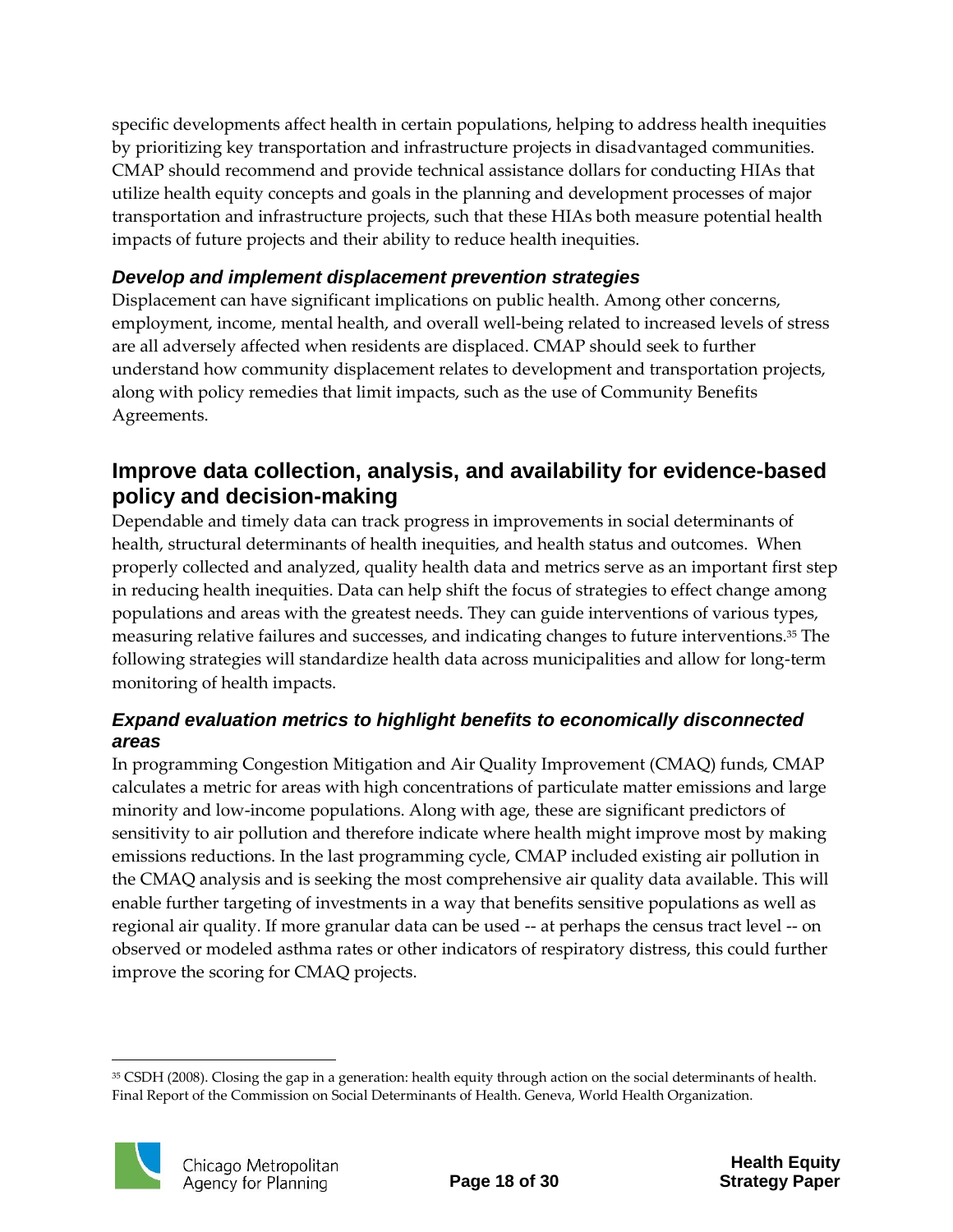#### *Explore options for expanding and coordinating primary health data collection*

One of the most regularly collected sources of primary health information across counties is the Behavioral Risk Factor Surveillance System (BRFSS) survey.<sup>36</sup> It is collected every two years and available at county level geographies. For a fee, local health departments can contract with the Illinois Department of Public Health to conduct a local version of the BRFSS or oversample at the community level to allow for more refined data by race and geography. This allows for expanded information on mental health at the community level, if additional questions are added. Oversampling this data will allow more specific health data tracking in an effort to highlight and address health inequity among population groups. County, municipal public health departments, and hospitals and health institutions, with philanthropic support, should contract for such oversampling. Although these data are self-reports about health status and behaviors, they nonetheless represent one of the clearest sources of information about health outcomes. Data users should coordinate for more robust collection of BRFSS data in order to more fully understand how health varies by geography and specific population.

Hospital systems, universities, and public health departments routinely collect health data from target areas and specific populations. These data can often be rich but are rarely standardized across place or institution. Entities that collect such data should explore options for greater coordination and sharing of data.

#### *CMAP and partners should develop an index of health and structural determinants of health inequities indicators that is common across the region and can be broken down by race/ethnicity, class, gender, and disability*

Clear indicators are needed to measure progress toward achieving health equity in the region. Similar to the concept of County Health Rankings,<sup>37</sup> CMAP should assist partners in monitoring key health measures that are disaggregated by race/ethnicity, class, gender, disability, and geography as an immediate next step. CMAP should convene county health departments and others to identify common data sources/metrics that can be disaggregated by race and geography, enabling the monitoring of progress on reducing concentrated disadvantage and health inequity. Currently, most health indicators rely on secondary sources that are available at the county level. A common index of health and structural determinants of health inequities indicators, will allow for better monitoring within municipalities or counties (Example: Oversampling of BRFSS may yield a key racial health indicator that can be disaggregated by race/geography, with a broader regional goal being to reduce inequities across and within municipalities). One resource that may be of use is the National Equity Atlas, which utilizes census data and includes measures pertaining to economics and employment, disconnected youth, school poverty, air pollution, asthma, housing burden, commute time, neighborhood

<sup>37</sup> University of Wisconsin Population Health Institute, *County Health Rankings & Roadmaps*, [http://www.countyhealthrankings.org/.](http://www.countyhealthrankings.org/)



 $\overline{a}$ 

<sup>36</sup> Centers for Disease Control and Prevention, *Behavioral Risk Factor Surveillance System*, [https://www.cdc.gov/brfss/index.html.](https://www.cdc.gov/brfss/index.html)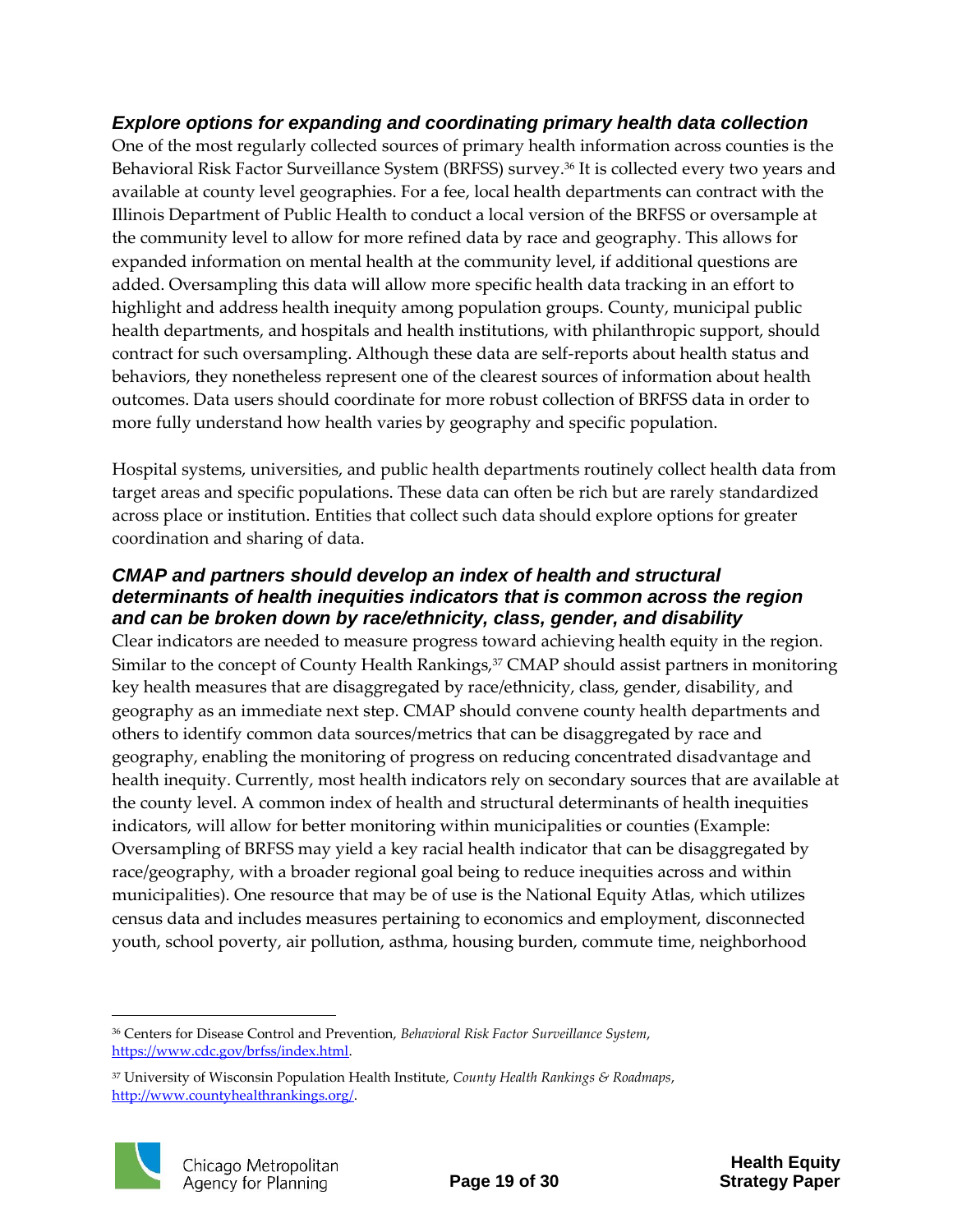poverty, and others.<sup>38</sup> The Chicago region is home to numerous education institutions that could play a strong partnership role in helping CMAP to develop and track indicators of health equity.

#### *Monitor integration of health and health equity in municipal policies*

Comprehensive policy reviews are needed to ensure health inequities are properly being addressed in municipal decisions. Regular policy assessments by municipalities, local health departments, and local planning departments will track progress of integration and implementation of health and health equity in municipal policies. CMAP or partners should assist municipalities in creating an assessment tool that monitors the degree to which policies and practices integrate health and health equity, measuring integration of health equity goals, and also utilizing policy impact evaluation studies, that would seek to evaluate the impact of policy and planning efforts on health inequities. The National Academies of Science, Engineering, and Medicine, sponsored by the Robert Wood Johnson Foundation, offers an interactive website with information on the underlying causes and conditions of health inequity –as well as examples of community-based solutions that address health disparities and promote health equity.<sup>39</sup> A similar health equity toolkit is currently implemented in Ontario, Canada.<sup>40</sup>

### **Key strategy areas**

#### **Pursue environmental justice and climate resilience for vulnerable communities**

The effects of climate change have significant implications for the built environment, economies, and ecosystems—all of which impact the living conditions upon which people's health depends. As the Climate Resilience strategy paper describes, climate change impacts in northeastern Illinois will include more frequent and severe weather, extreme heat, and drought, which will heighten risks of illnesses and mortality as well as emotional distress and property damage. Building resiliency into public policy, planning, and infrastructure will help communities withstand and recover from many overlapping challenges posed by climate change and other related environmental issues. A focus on environmental justice is necessary in this process to help the most vulnerable communities build resilience against environmental challenges and advance the goal of improving quality of life for all residents in the region.

#### *Prioritize investment to limit the negative air quality, noise, congestion, pollution, and other impacts of major transportation facilities*

Environmental justice has already been incorporated in several CMAP transportation planning and investment efforts. As part of its freight planning work, CMAP also developed a Regional

1 <sup>38</sup> Policy Link and the Program for Environmental and Regional Equity (PERE). *National Equity Atlas*, [http://nationalequityatlas.org/.](http://nationalequityatlas.org/)

<sup>40</sup> Ontario Ministry of Health and Long-Term Care, "Health equity impact assessment (HEIA) workbook," 2012, [http://www.health.gov.on.ca/en/pro/programs/heia/docs/workbook.pdf.](http://www.health.gov.on.ca/en/pro/programs/heia/docs/workbook.pdf)



<sup>39</sup> The National Academies of Science, Engineering, and Medicine, "Communities in Action: Pathways to Health Equity," January 25, 2017. [http://resources.nationalacademies.org/infographics/healthequity/healthequity.html.](http://resources.nationalacademies.org/infographics/healthequity/healthequity.html)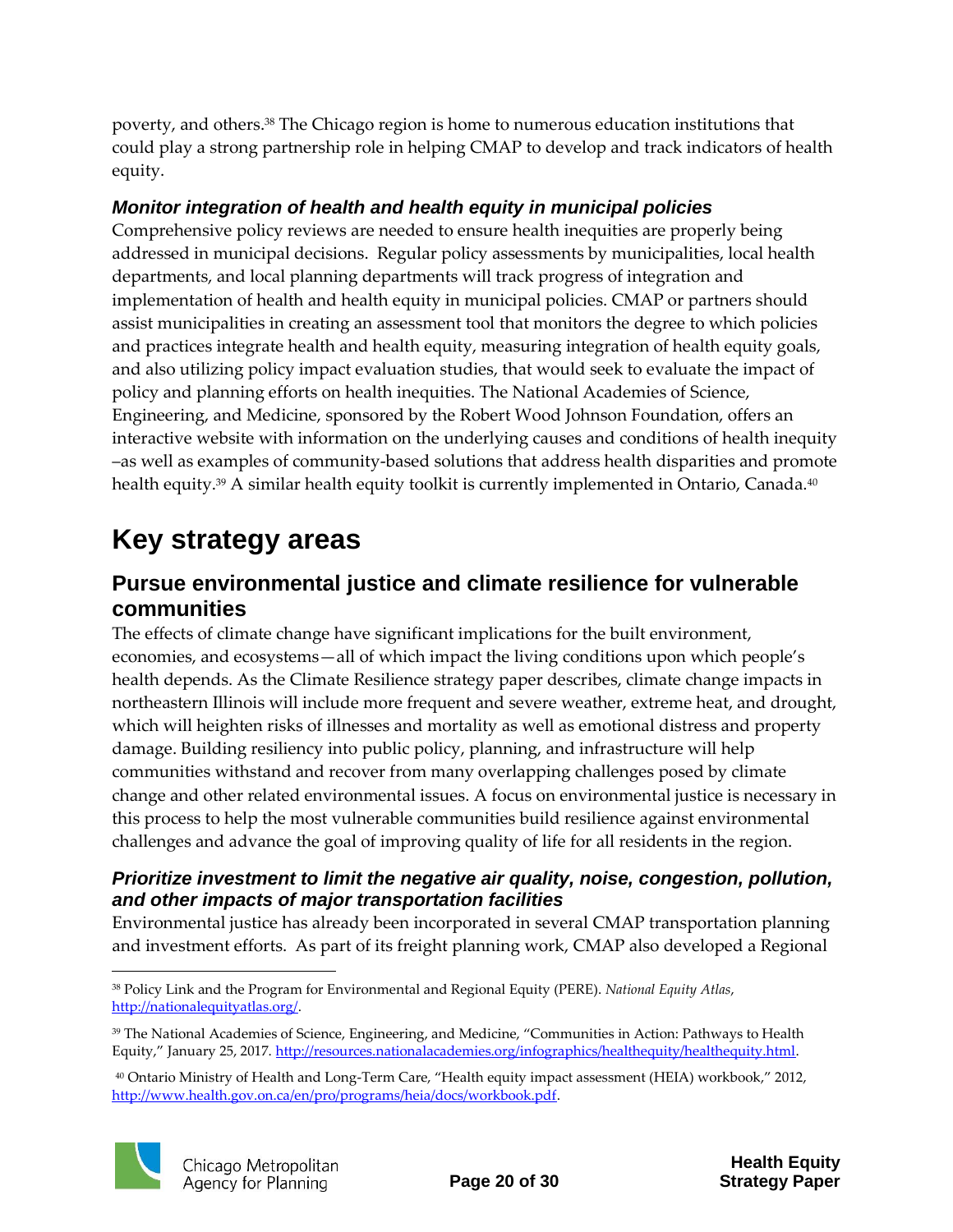Strategic Freight Direction (RSFD) memo to address freight impacts in economically disconnected areas (EDAs), which strongly overlap the region's freight land use clusters. The RSFD recommends directing CMAQ funds to projects and facility improvements, such as cleaner and quieter trucks and locomotives, noise walls, and highway-rail grade separations, to freight activity proximate to EDAs in order to directly mitigate environmental justice concerns.

However, to broaden the reach of environmental justice in investment and development decisions in local communities region-wide, many strategies will also require partner agencies and municipalities to take the lead.

- Municipal and county public health departments should enact ordinances to protect residents from exposure to environmental pollutants. These regulations could include restrictions on industrial chemical shipping and storage (e.g. Petcoke and manganese); enforcement of existing lead paint removal requirements; and new minimum targets for municipal lead pipe removal in conjunction with existing water service modernization efforts. Unhealthy home conditions, like lead paint, are especially detrimental to children, who are particularly susceptible to lead poisoning and can suffer permanent brain damage as a result. Municipalities should partner with organizations such as the Metropolitan Tenants Organization and the Civitas ChildLaw Center at Loyola University to develop programs and secure funding to incentivize proactive inspection and abatement of lead and other harmful substances from homes.
- To advance environmental justice, CMAP and partners could research and implement best practices for environmental justice integration into local planning and transportation funding. CMAP's Local Planning Program offers resources that help municipalities to develop policies that support the goals of GO TO 2040, both through the Local Technical Assistance program and through more general model ordinances and toolkits. CMAP should develop and disseminate resources to provide municipalities, transportation departments, and transportation providers with tools and practices to implement environmental justice into their local processes.

*Build resilience for climate change, particularly in under-resourced communities.* Climate impacts do not affect all communities in the region equally. A community's geographic location, physical and socioeconomic characteristics, and capacity can significantly influence its degree of vulnerability to climate change. At the broadest level, our region should emphasize strategies that reduce effects, particularly in communities that are least equipped to respond to climate change.

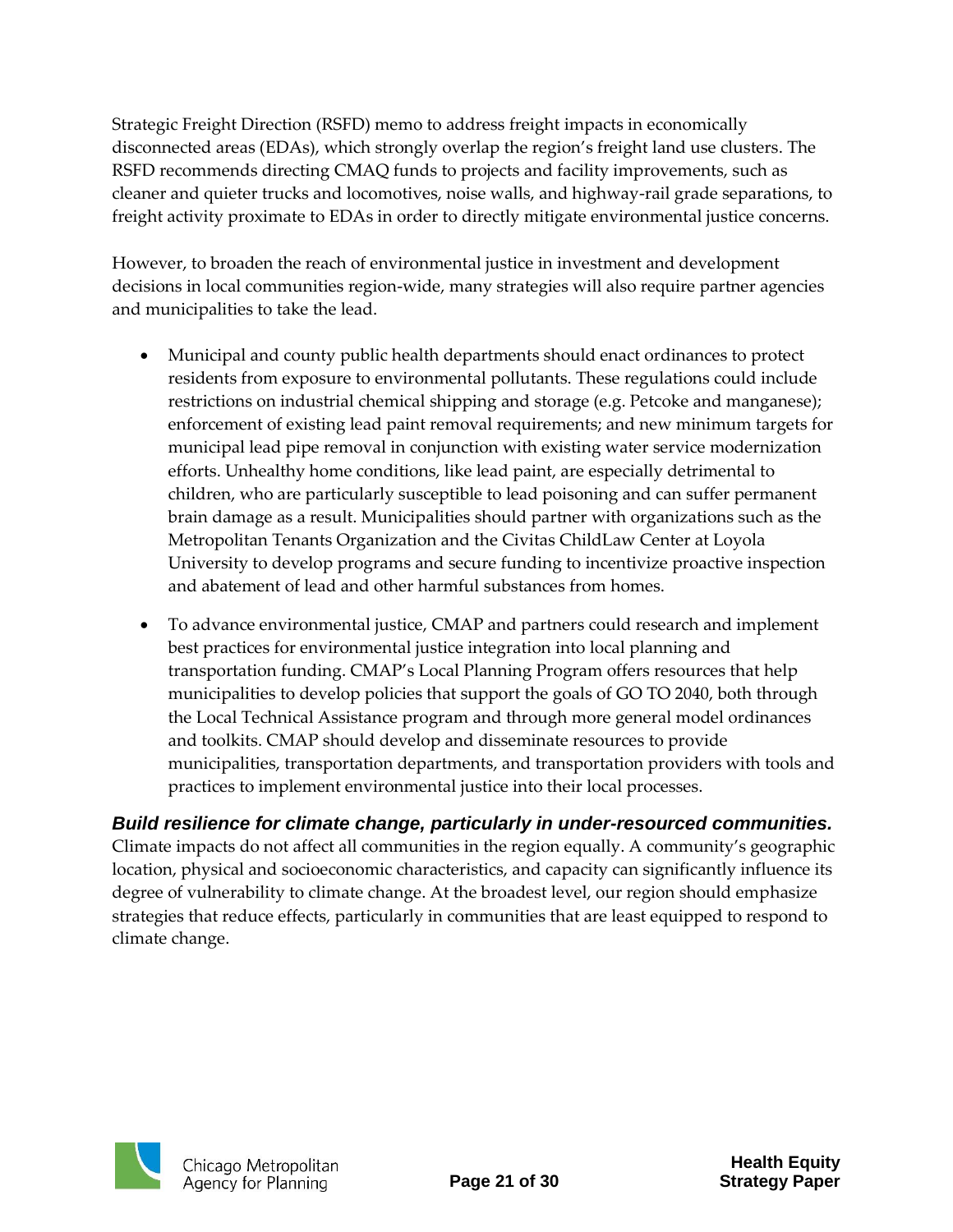CMAP's Climate Resilience strategy paper covers a wide range of recommendations to build climate resilience through land use planning, infrastructure planning, natural resource management, economic development, and capacity building. <sup>41</sup> Certain populations have greater vulnerability from climate impacts and associated health risks. For instance, older adults, infants and children, as well as people with disabilities, may be less physically able to respond to disasters or extreme temperatures, and can face a greater risk of heat or cold related deaths and illnesses. As such, the strategy paper emphasizes equitable reduction of vulnerability by ensuring that the most vulnerable communities have infrastructure and service capacities to withstand and recover from climate impacts.

CMAP is also in the process of creating a climate vulnerable population layer, using a similar methodology as the EDAs layer but with a few additions to capture additional variables that contribute to climate vulnerability. These additional variables are largely based off of work done by the Center for Disease Control and Prevention (CDC) and their Social Vulnerability Index for resilience to natural disaster.<sup>42</sup> This climate vulnerability layer would highlight populations within the region that could be more vulnerable to the impacts of climate change. Such a map could assist implementers as they prioritize hazard mitigation planning, capacity building, green infrastructure installation, and other activities.

#### **Integrate healthy community design approaches to support the health of residents**

GO TO 2040 recommended achieving greater livability through land use planning and multimodal infrastructure improvements. Community design and planning to create a livable built environment can have significant impacts on public health by various mechanisms, including opportunities for physical activity, economic vibrancy, mental health, and mitigating community violence. As investments are made in infrastructure, housing, and other aspects of the built environment, integrating health equity can ensure that the greatest potential benefits are realized for all residents.

#### *Continue to promote active transportation in local planning to create walkable communities*

With increasing linkages between our travel choices and health outcomes, many health professionals are turning to non-motorized transportation to reduce air pollution, prevent traffic injuries and deaths, and lower obesity, cardiovascular disease, diabetes, and cancer rates. Strategies to increase safety and create walkable communities can help seniors and disability populations overcome mobility barriers by locating services and amenities in close proximity to their homes. Additionally, improving walking and biking connections between neighborhoods,

<sup>42</sup> Agency for Toxic Substances and Disease Registry, *The Social Vulnerability Index*[, https://svi.cdc.gov/.](https://svi.cdc.gov/) 



 $\overline{a}$ <sup>41</sup> Chicago Metropolitan Agency for Planning, "Climate Resilience," 2016,

[http://www.cmap.illinois.gov/documents/10180/470714/Climate%20Resilience%20Strategy%20Paper/dd610883-d00f-](http://www.cmap.illinois.gov/documents/10180/470714/Climate%20Resilience%20Strategy%20Paper/dd610883-d00f-407d-808b-484f9800a3f6)[407d-808b-484f9800a3f6.](http://www.cmap.illinois.gov/documents/10180/470714/Climate%20Resilience%20Strategy%20Paper/dd610883-d00f-407d-808b-484f9800a3f6)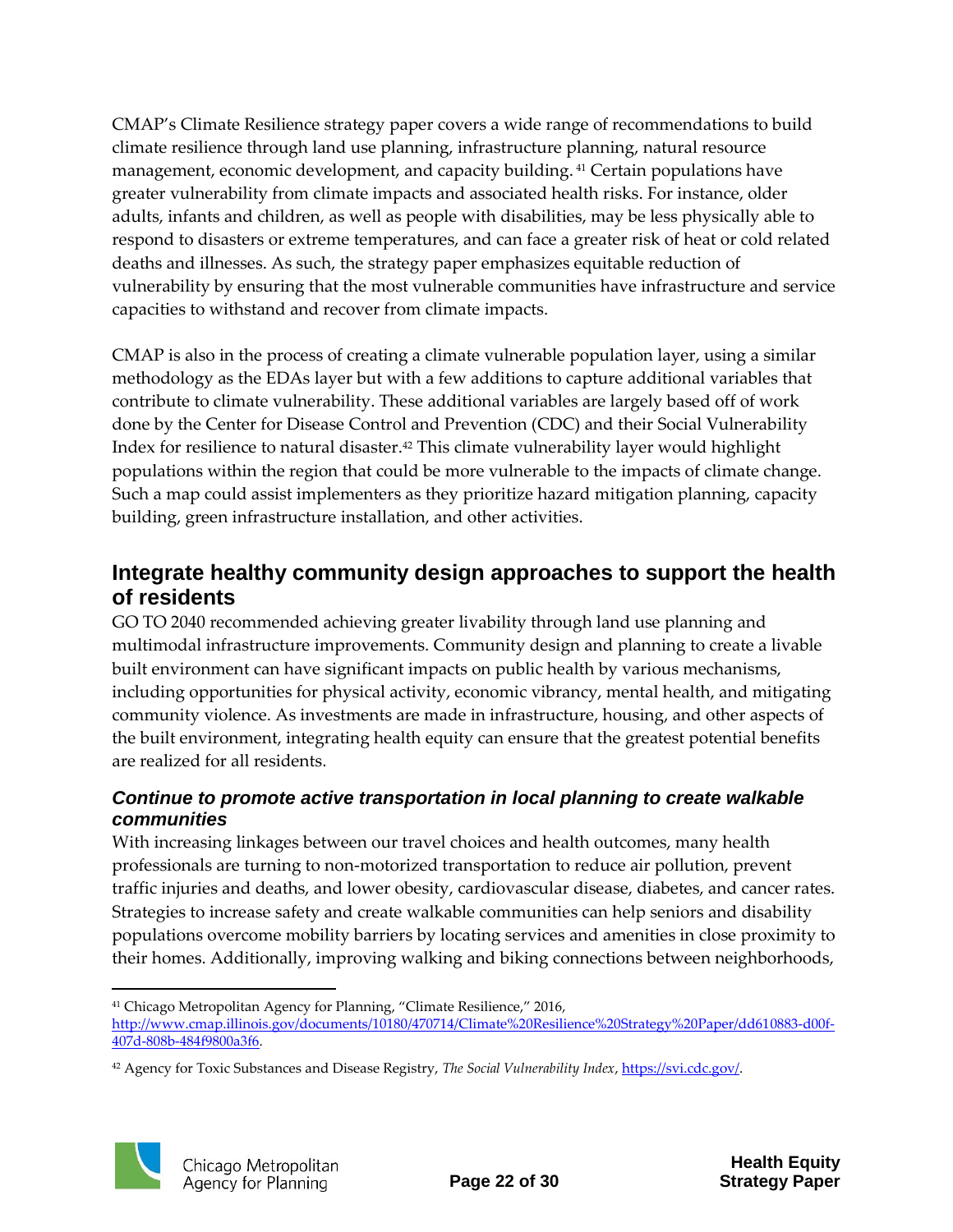schools, parks, playgrounds, trails, and natural areas can foster equitable access to recreational opportunities, particularly for children and families. For example, some cities in the U.S., sponsored in part by the CDC, have adopted "Safe Routes to Play" or "Safe Access to Recreational Opportunities" initiatives to incorporate youth engagement and safety in planning for parks, playgrounds, as well as trails and active transportation routes that connect recreational opportunities to schools and residential neighborhoods.<sup>43</sup> CDC has created a Transportation Health Impact Assessment Toolkit for planning and health professionals.<sup>44</sup> Strategies proposed for promoting positive health outcomes include: reducing VMT, expanding public transportation, promoting active transportation, incorporating healthy community design features, improving safety for all users, and ensuring equitable access to transportation networks. AARP has also shown a commitment to livable communities and complete streets, to help senior populations "age in place."

Through the LTA program, CMAP has assisted several communities in the region develop transportation plans that promote non-motorized transportation and integrate Complete Streets policies. These include several Bicycle and Pedestrian Plans (e.g. Arlington Heights, Evanston, Downers Grove), Transportation Master Plans and Access Studies that make recommendations for pedestrian and bicycle infrastructure improvements (e.g. Crystal Lake), as well as the South Council of Mayors/SSMMA Complete Streets and Trails Plan. In collaboration with the Active Transportation Alliance and the National Complete Streets Coalition, CMAP developed a Complete Streets Toolkit to help communities incorporate a Complete Streets approach into local planning, design, and construction processes and documents.<sup>45</sup> CMAP also developed an Aging in Place White Paper that promotes age-friendly strategies to help communities plan for their senior population.<sup>46</sup> CMAP and its partners should continue these and other efforts to help localities enable safe, convenient, and comfortable travel and access for all users, regardless of their age, abilities, or mode of travel.

Health equity requires a focus on engineering and education so that all populations have safe public spaces and travel modes. While police enforcement saves lives, an increase in enforcement may not be appropriate in communities that have experienced poor relations with police. Rather than investing in increased police presence, municipalities should consider automated enforcement, consistent enforcement practices, and/or training of officers in deescalation and bias to ensure that enforcement is appropriate and safe.

<sup>46</sup> Chicago Metropolitan Agency for Planning, "Aging in Place," 2016, [http://www.cmap.illinois.gov/documents/10180/569449/Aging%20in%20Place%20White%20Paper/94b4305c-4586-](http://www.cmap.illinois.gov/documents/10180/569449/Aging%20in%20Place%20White%20Paper/94b4305c-4586-4bd3-acf1-e177194f8820) [4bd3-acf1-e177194f8820.](http://www.cmap.illinois.gov/documents/10180/569449/Aging%20in%20Place%20White%20Paper/94b4305c-4586-4bd3-acf1-e177194f8820)



<sup>1</sup> <sup>43</sup> Institute for Public Health Innovation, "Safe Access to Recreational Opportunities Blueprint," September 2014, [http://www.gpred.org/wp-content/uploads/2016/01/SARO-Blueprint-Executive-Summary-Web.pdf.](http://www.gpred.org/wp-content/uploads/2016/01/SARO-Blueprint-Executive-Summary-Web.pdf)

<sup>44</sup> U.S. Department of Transportation, *Transportation and Health Tool,* [https://www.transportation.gov/transportation](https://www.transportation.gov/transportation-health-tool)[health-tool.](https://www.transportation.gov/transportation-health-tool)

<sup>45</sup> Chicago Metropolitan Agency for Planning, "Complete Streets Toolkit," 2015, [http://www.cmap.illinois.gov/programs/local-ordinances-toolkits/complete-streets.](http://www.cmap.illinois.gov/programs/local-ordinances-toolkits/complete-streets)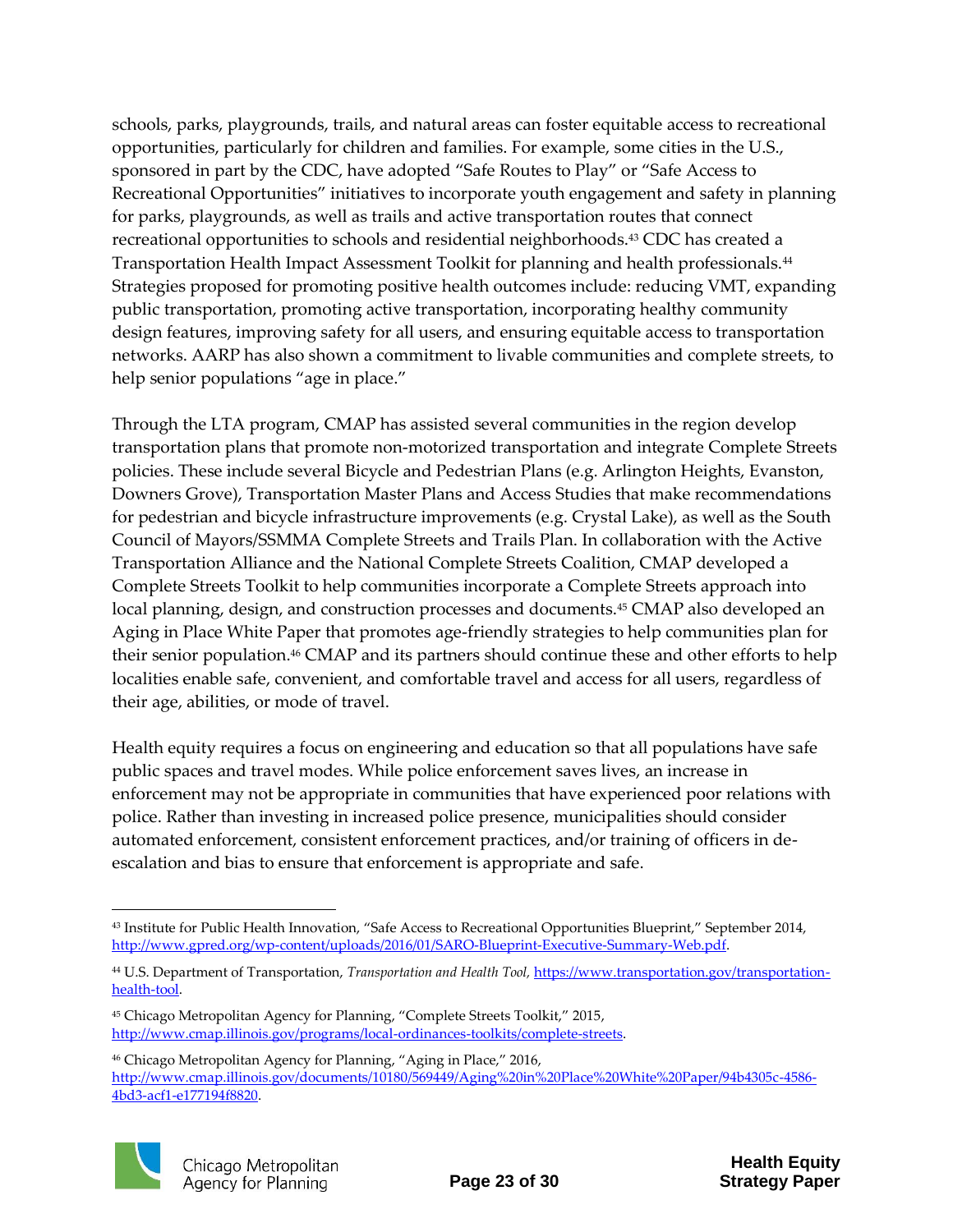#### *Expand housing choice to improve housing affordability*

Housing affordability is an important determinant of health. It allows for better savings and wealth accumulation, which offers residents more resources to access services such as health care and healthy food, as well as reduced stress, a key factor in many chronic health issues.<sup>47</sup> Quality housing mitigates health risks from living in unsanitary housing conditions. As such, expanding housing choice so that all households in the region can find a quality affordable home that fits each household's preferences is key to achieving health equity. One layer of affordable housing that is pertinent to disability community is linking affordable, accessible housing to those who need them. Some housing departments provide this service, as well as organizations like Access Living.<sup>48</sup>

The strategy paper on Expanding Housing Choice outlines strategies that CMAP and its partners can undertake to comprehensively address the barriers to housing choice.<sup>49</sup> As the strategy paper indicates, while CMAP is already working to expand housing choice in the region through *Homes for a Changing Region* and other LTA projects, the broad nature of the challenges require actions from private sector developers, financial institutions, multiple levels of government, individuals, and many others. Undertaking the range of planning, assistance, research, and convening strategies outlined in the paper will lessen those barriers and thereby improve housing affordability, and by extension public health, in the region.

#### *Develop effective municipal rental regulations programs*

Rental housing is a large and important component of the region's housing stock, particularly for low-income and minority communities who are less likely to own homes. Municipalities should adopt rental regulations and code enforcement best practices to ensure the provisions of safe and healthy homes for residents. The Regional Housing Solutions tool offers a range of strategies that municipalities can employ to build relationships with landlords and ensure a healthy rental housing stock.<sup>50</sup> Municipalities should develop and enforce landlord registration and licensing requirements, and maintain a rental property information system to score properties by violations. Through the system, municipalities can pursue performance-based rental licensing to require more stringent inspections and fees for negative scoring properties. Municipalities can also develop manuals and educational programs for landlords, or offer incentives for compliance and good property management. Effective rental regulations

<sup>50</sup> Regional Housing Solutions[. https://www.regionalhousingsolutions.org/strategy/regulation.](https://www.regionalhousingsolutions.org/strategy/regulation) RHS was developed in partnership between CMAP, Institute for Housing Studies at DePaul University, the Metropolitan Mayors Caucus, and the Metropolitan Planning Council.



 $\overline{a}$ <sup>47</sup> Enterprise Community Partners, Inc. and The Center for Housing Policy, "The Positive Impacts of Affordable Housing on Health: A Research Summary," 2007,

[http://www.housingpartners.com/assets/creating\\_change/http\\_\\_\\_app.bronto.pdf.](http://www.housingpartners.com/assets/creating_change/http___app.bronto.pdf)

<sup>48</sup> Access Living, *Housing*[, https://www.accessliving.org/housing.](https://www.accessliving.org/housing)

<sup>49</sup> Chicago Metropolitan Agency for Planning, "Expanding Housing Choice," 2017, [http://www.cmap.illinois.gov/documents/10180/470714/Expanding%20Housing%20Choice%20strategy%20paper/dbf](http://www.cmap.illinois.gov/documents/10180/470714/Expanding%20Housing%20Choice%20strategy%20paper/dbfeddfe-a977-4408-b6b0-e81f0f158039) [eddfe-a977-4408-b6b0-e81f0f158039.](http://www.cmap.illinois.gov/documents/10180/470714/Expanding%20Housing%20Choice%20strategy%20paper/dbfeddfe-a977-4408-b6b0-e81f0f158039)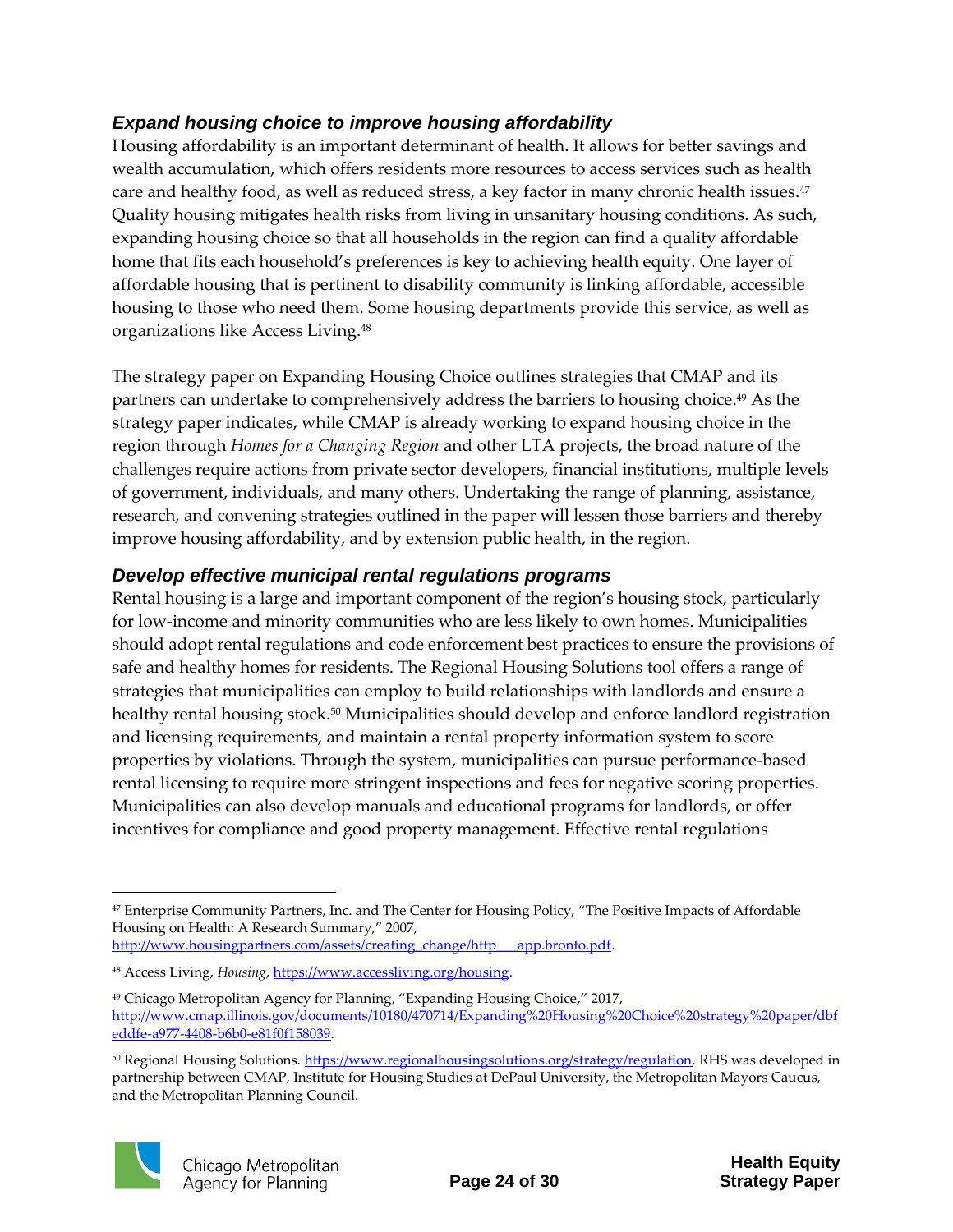programs will help mitigate health inequities by helping communities devote resources to worst-performing properties and provide safe housing conditions for non-homeowners.

#### *Update development regulations to guide healthy land use planning and environmental design*

Adapting current zoning policies to allow for consideration of public health and health equity will allow municipalities to simultaneously address multiple determinants of health inequities in a cost-effective and sustainable way. Local governments can use health data to create development regulations and siting requirements that promote health in the long-term. For example, restrictions could limit the proximity of industrial and residential areas, or require strong buffering and mitigation. Municipalities could also require that schools are located in safe, walkable places and not on major thoroughfares or truck routes. By incorporating building, environmental, and design standards, such as appropriate lighting, quality open spaces, and guidelines for securing vacant and abandoned buildings, municipalities can prevent crime and increase public safety.

Municipalities could also explore aging friendly and accessible design guidelines and development regulations. For example, permitting accessory dwelling units (self-contained living units adjacent to or within a single-family dwelling) can allow senior populations to age in place. Allowing home accessibility modifications or incorporating Americans with Disabilities Act (ADA) standards in development can expand housing choice for disability populations and allow them to live independently. The City of Chicago's HomeMod Program provides accessibility modification services, including ramps, porch and stair lifts, roll-in showers, widenend doorways, accessible sinks and cabinets.<sup>51</sup> Another example is the Village of Bolingbrook Accessibility/Visitability Requirements. Through its building code, the Village has outlined several requirements for new construction to ensure that physically challenged individuals can enter and maneuver in these homes.<sup>52</sup> In addition, municipalities can adapt community-level planning and design guidelines to support aging in place and accessibility. Particularly in lower-density, suburban or rural areas, critical support services like health clinics can be located in close proximity to other community amenities to mitigate mobility challenges for senior or disability populations. CMAP should support local initiatives for healthy development regulations and continue to provide guidance and technical assistance through LTA to help municipalities adopt regulations that advance health equity goals.

#### *Develop a quality of open space standard with particular attention to EDAs*

Ensuring that access to quality open spaces is equitable across geography, race, and income is essential to health equity in the region. Parks and green spaces not only contribute to better air quality, reduced urban heat island effect, and more recreational opportunities, they can also enhance placemaking and improve climate resilience, ultimately benefiting both physical and

<sup>52</sup> Metropolitan Planning Council, *Home Grown: Village of Bolingbrook Accessibility/Visitability Requirements*, [https://www.metroplanning.org/homegrown/case.aspx?case=accessibility-visitability-bolingbrook.](https://www.metroplanning.org/homegrown/case.aspx?case=accessibility-visitability-bolingbrook)



 $\overline{a}$ <sup>51</sup> City of Chicago, Mayor's Office for People with Disabilities, *Accessible Housing,*  [https://www.cityofchicago.org/city/en/depts/mopd/provdrs/hous.html.](https://www.cityofchicago.org/city/en/depts/mopd/provdrs/hous.html)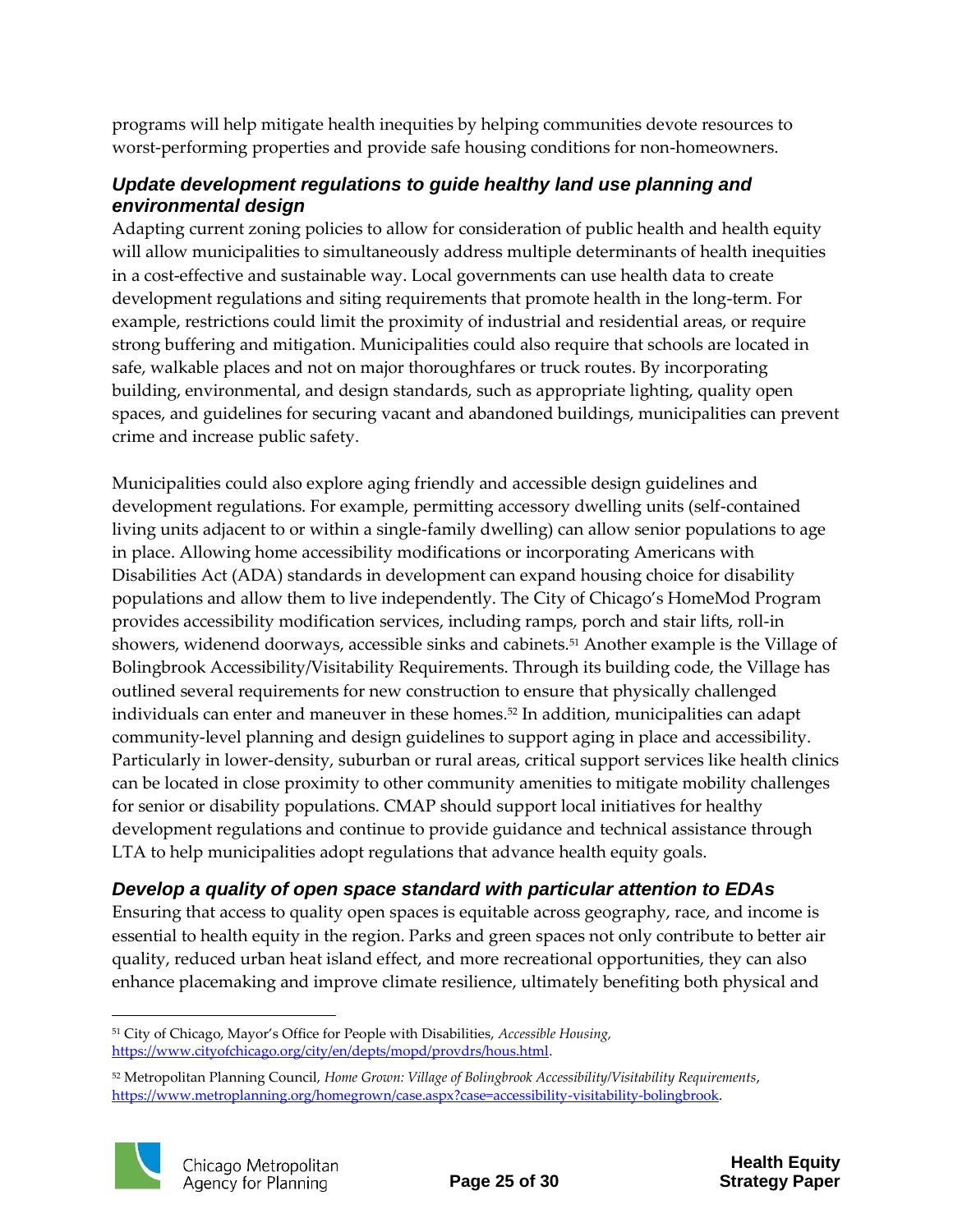mental well-being of communities. GO TO 2040 recommended increasing park accessibility and CMAP has since developed several indicators to evaluate access to open space in the region. CMAP should continue to refine these metrics when determining areas for priority conservation or investment. CMAP should also pursue opportunities to increase access to quality open space through LTA projects, especially in underserved areas, and by encouraging municipalities to adopt regulations such as minimum open space requirements in new developments. Specifically, it will be important to ensure that strategies address both access and quality of open space in EDAs to insure that residents enjoy the full range of health benefits these places provide.

#### **Invest in vulnerable communities**

In the Inclusive Growth strategy paper, CMAP analysis shows that high levels of economic inequality are limiting our region's ability to grow.<sup>53</sup> Inequality unfolds across a number of dimensions, limiting some residents' opportunities to succeed due to the lack of economic opportunity within the communities they live in. Limited opportunity can extend across generations, circumscribing the lifelong earnings and entrepreneurial potential of residents through decreased access to quality education, employment, housing, or transportation choices across the life course, all of which have significant repercussions on public health and health equity. The following strategies focus on ensuring positive health outcomes across socioeconomic factors by promoting more economic opportunity.

#### *Expand high-quality transportation options in excluded communities*

Providing transit service that runs frequently, has longer hours of service over night, and connects to major job centers is a key strategy for connecting excluded residents to opportunity. CMAP should evaluate the existing level and quality of transit service - and how well it supports access to the region's employment centers from EDAs and provide guidance on changes or additions to available transportation resources that would improve mobility options in EDAs, including possible roles for ride sharing companies. Additionally, CMAP should evaluate the job opportunities that are accessible using the existing transit options available during various time periods (i.e., using peak hour service vs. off-peak service).

Equally important, transportation service providers should make ADA a priority when improving transit services. Mitigating mobility barriers for seniors and people with disability is essential for ensuring their access to services, amenities, and recreational activities, combatting social isolation. Service providers should consider public-private partnership opportunities with ridesharing companies like Lyft, and programs to provide volunteer drivers or taxi subsidies for older populations who cannot drive, especially for those who live in communities that are not walkable or well-served by transit. Use of technology is also a great way to improve quality transportation services. For example, developers at Microsoft have been working on an

<sup>1</sup> 53 Ana Marie Santacreu, "What Causes a Country's Standard of Living to Rise?" Federal Reserve Bank of St. Louis, The Economy Blog (2015). [https://www.stlouisfed.org/on-the-economy/2015/december/what-causes-countrys](https://www.stlouisfed.org/on-the-economy/2015/december/what-causes-countrys-standard-living-rise)[standard-living-rise.](https://www.stlouisfed.org/on-the-economy/2015/december/what-causes-countrys-standard-living-rise)

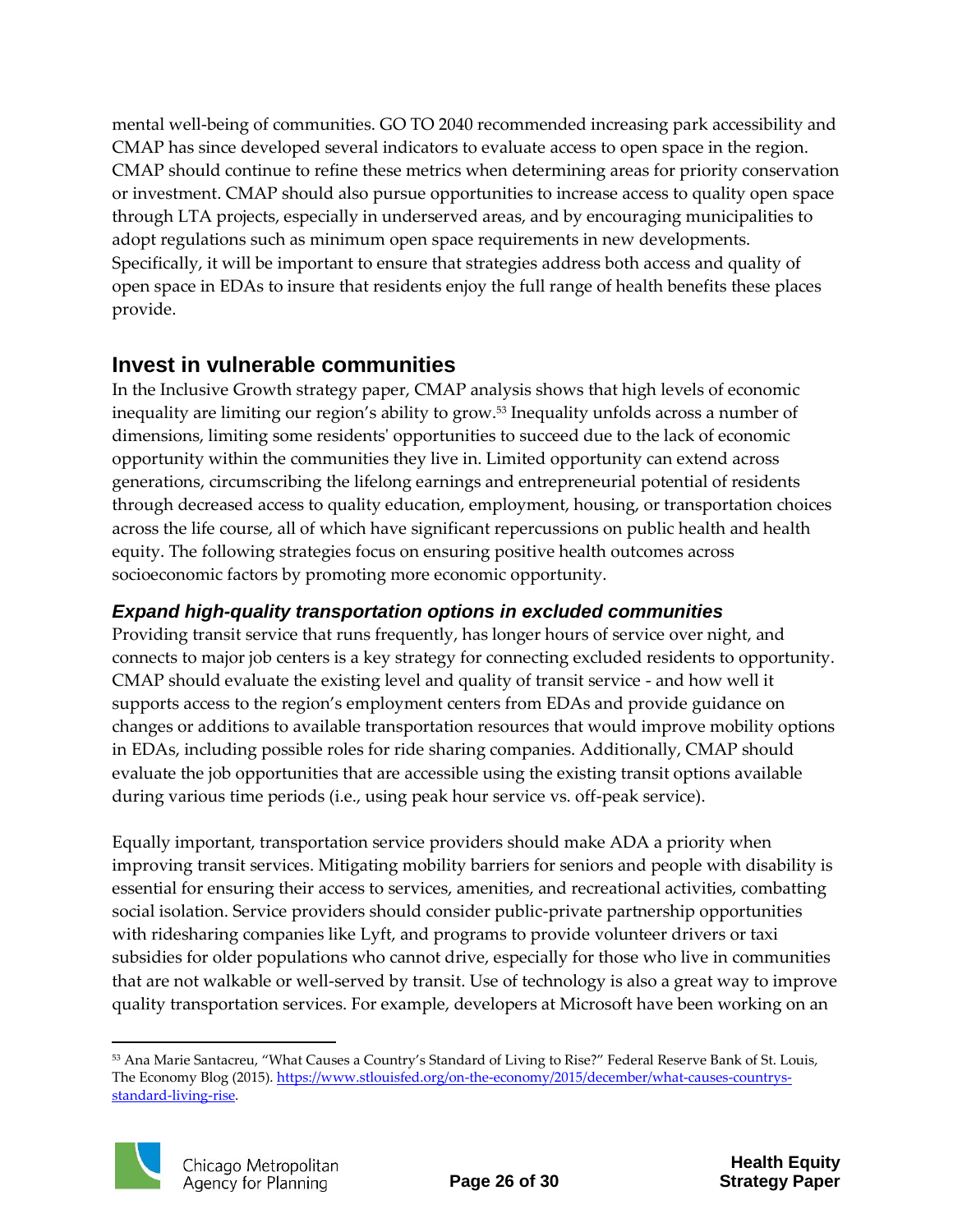application called "Chi Safe Path" that provides a mapping and routing services for people with disabilities.<sup>54</sup> They are also exploring ways to improve road safety for disability populations using data and new technologies.

#### *CMAP should investigate various funding concepts in an effort to improve mobility for all communities*

Financial considerations play a primary role in the choices travelers make, and they can also encourage use of active modes of transportation by rebalancing the cost of driving versus walking, biking, or taking transit. CMAP's Transit Ridership Growth Study [found](http://www.cmap.illinois.gov/documents/10180/0/Transit+Ridership+Growth+Study_final.pdf/21bca990-9e7a-4af9-8ec1-6b8c8b11fd16) that charging more appropriate fees for parking has a major positive impact on transit and other active modes.<sup>55</sup> Charging more to drive in congested periods ("congestion pricing") also promotes public and non-motorized transportation while reducing emissions, ultimately leading to positive health outcomes stemming from healthier, more active lifestyles and improved air quality. These initiatives may also increase costs, particularly for low-income residents. New fare and congestion pricing initiatives should offer options to reduce the burden on low-income residents. CMAP should encourage regional transportation agencies to investigate various funding concepts in an effort to increase public transit use and promote transit and active transportation. CMAP and partners should also identify options to provide reduced fares and fees for rising transit fares, increased tolls, and other transportation fees, to reduce costs for low income residents.

#### *Reinvest in disinvested areas*

Like EDAs, disinvested areas disproportionately likely contain many of the SDOH factors that can hurt health outcomes. Due to the long-term flight of businesses, populations, and investment, disinvested areas have weak commercial and housing markets; aging, constrained, and poorly maintained physical infrastructure; and insufficient community resources and amenities.<sup>56</sup> To address these challenges, and thereby create environments that can help improve health outcomes, CMAP and partners should promote targeted strategies to direct investment to disinvested areas. The strategy paper on Reinvestment and Infill outlines a range of strategies, including regulatory tools to reduce blight and vacancies, align infrastructure investments, and enhance partnerships with the private sector and lending institutions. CMAP is also currently undertaking research to advance spatial understanding of disinvested areas and consider indicators to capture factors that lead to disinvestment. The compound challenges of disinvestment will also require action from developers, land-banks, financial services, multiple levels of government, and many other civic organizations. CMAP should continue to assist municipalities in addressing the unique challenges of disinvested areas and convene

<sup>56</sup> Chicago Metropolitan Agency for Planning, "Reinvestment and Infill Strategy Paper," 2017 [http://www.cmap.illinois.gov/documents/10180/517111/Reinvestment+and+Infill+Strategy+Paper/f075aca4-49d1-](http://www.cmap.illinois.gov/documents/10180/517111/Reinvestment+and+Infill+Strategy+Paper/f075aca4-49d1-450a-9af5-097bfdb12ac4) [450a-9af5-097bfdb12ac4.](http://www.cmap.illinois.gov/documents/10180/517111/Reinvestment+and+Infill+Strategy+Paper/f075aca4-49d1-450a-9af5-097bfdb12ac4)



1

<sup>&</sup>lt;sup>54</sup> Chi safe path[, http://www.chisafepath.com/.](http://www.chisafepath.com/)

<sup>55</sup> Chicago Metropolitan Agency for Planning, "Transit Ridership Growth Study," 2017, [http://www.cmap.illinois.gov/documents/10180/0/Transit+Ridership+Growth+Study\\_final.pdf/21bca990-9e7a-4af9-](http://www.cmap.illinois.gov/documents/10180/0/Transit+Ridership+Growth+Study_final.pdf/21bca990-9e7a-4af9-8ec1-6b8c8b11fd16) [8ec1-6b8c8b11fd16.](http://www.cmap.illinois.gov/documents/10180/0/Transit+Ridership+Growth+Study_final.pdf/21bca990-9e7a-4af9-8ec1-6b8c8b11fd16)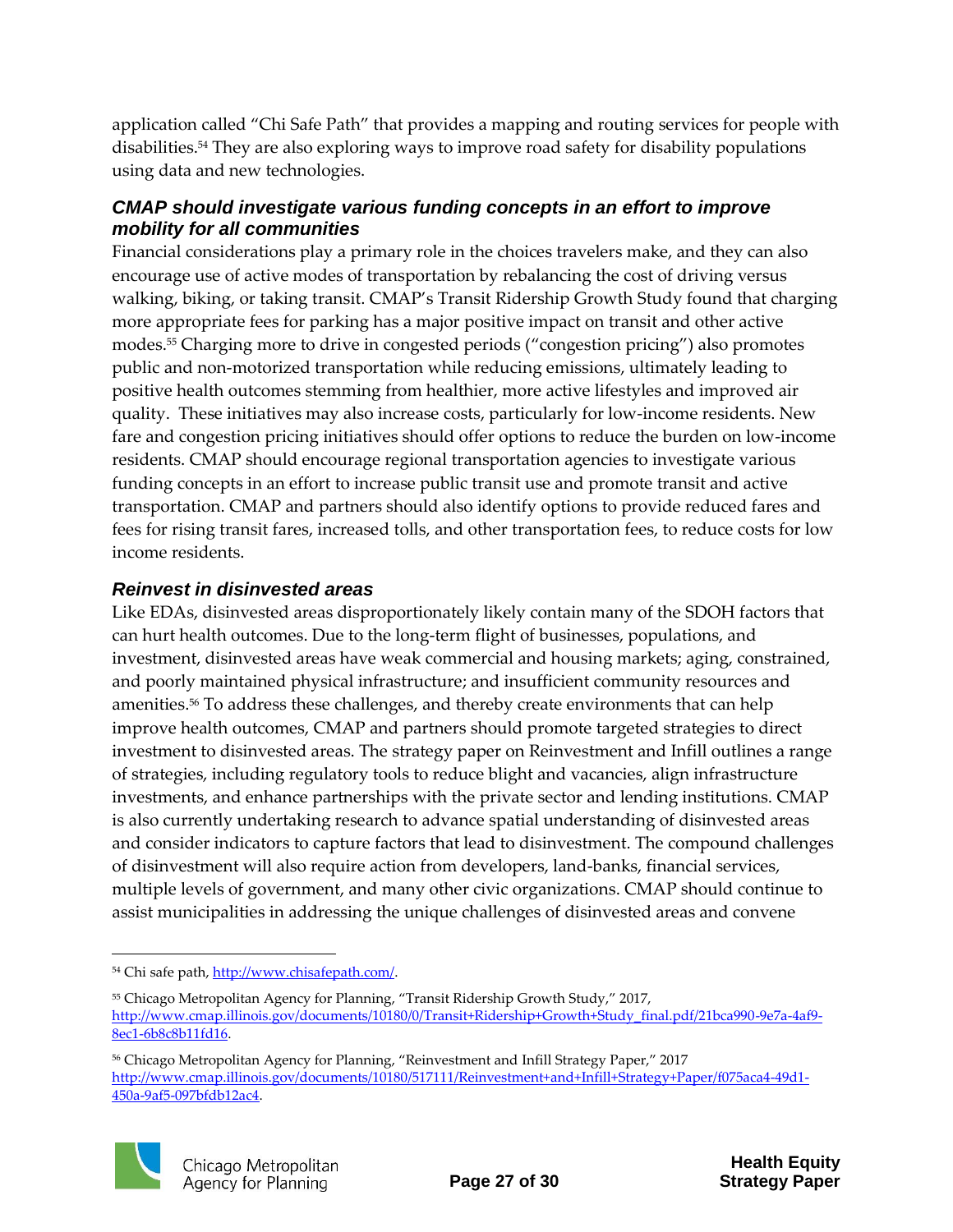multi-sectoral partnerships, in order to increase local access to economic opportunities as well as quality housing, education, and recreational activities.

# <span id="page-28-0"></span>**Next steps**

The framework in this document sets a direction to advance health equity in ON TO 2050. Because public health and well-being relate to all aspects of planning, this framework presents health equity considerations for planning topics in ON TO 2050. CMAP expects these recommendations to inform not only ON TO 2050, but also technical assistance projects, policy updates, research products, and data sharing. The recommendations of ON TO 2050 will synthesize these health equity strategies into a comprehensive vision for the region.

CMAP cannot achieve health equity alone. Regional partners are critical to the successful implementation of many strategies. This document includes recommendations aimed at partners in local and state governments, non-profits, philanthropy, and the private sector. Further discussions on the most effective way to advance regional collaboration will be essential as the agency develops and then implements ON TO 2050.

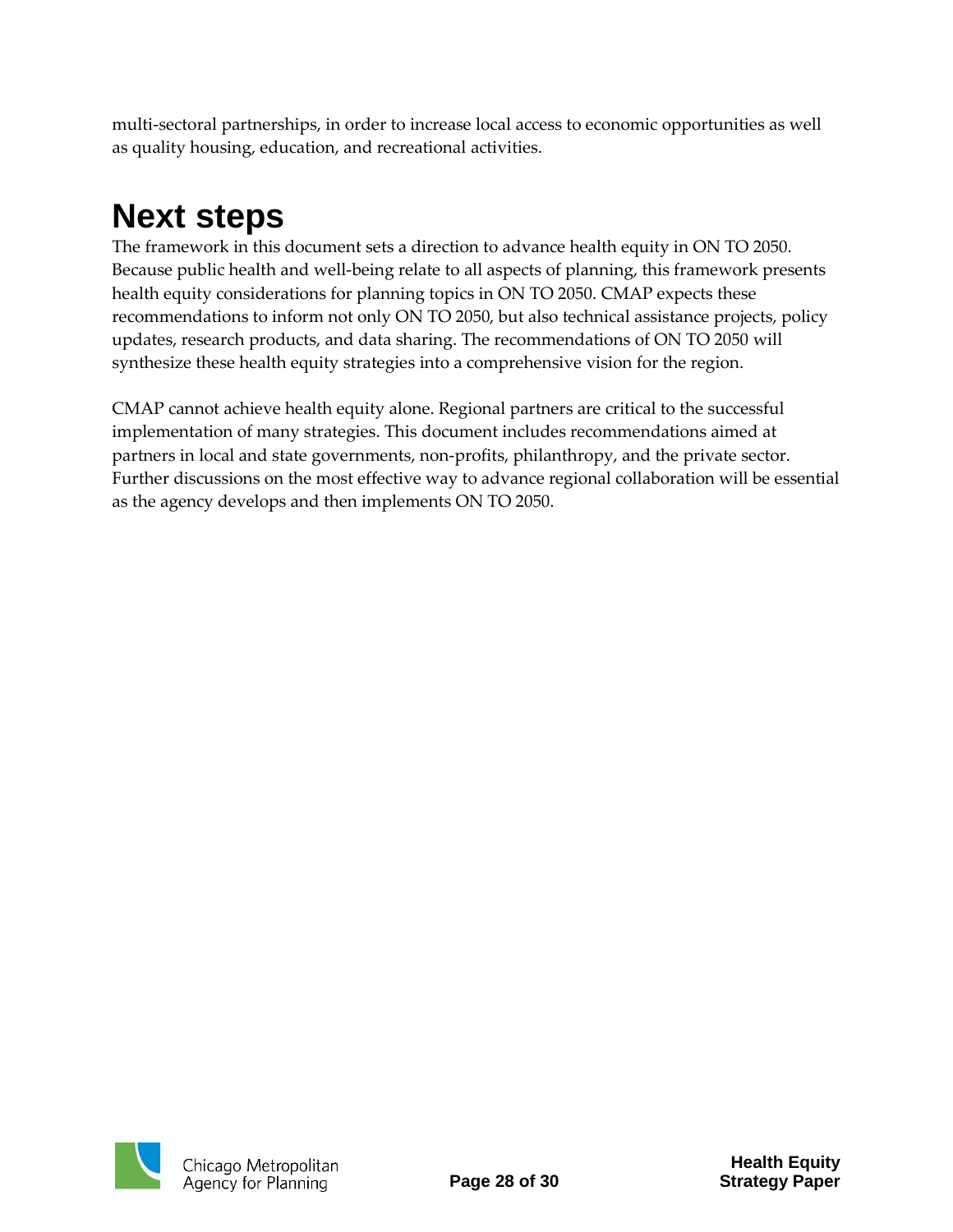### <span id="page-29-0"></span>**Appendix A: Resource group members**

To evaluate the potential for health equity strategies to benefit the Chicago region specifically and to initiate a broader conversation about the best ways to achieve those ends in ON TO 2050, CMAP convened a resource group of subject matter experts. These experts included representatives from regional County and City of Chicago departments, community based organizations, non-profits, public unions, and health and research institutions who met six times in 2017 to help evaluate and give feedback on developing agency thinking on health equity.

#### **Health equity resource group**

| Adam Becker              | Consortium to Lower Obesity in Chicago Children         |
|--------------------------|---------------------------------------------------------|
| James Bloyd              | Cook County Department of Public Health                 |
| Carol Caref              | Chicago Teachers Union                                  |
| Ann Cibulskis            | City of Chicago Department of Public Health             |
| Deanna Durica            | Cook County Department of Public Health                 |
| Jackie Forbes            | Kane County Division of Transportation                  |
| <b>Chloe Gurin Sands</b> | Metropolitan Planning Council                           |
| Sarah Hainds             | Chicago Teachers Union                                  |
| Lilian Jimenez           | Cook County Commissioner Jesus "Chuy" Garcia            |
| Tenisha Jones            | Greater Auburn Gresham Development Corp                 |
| Colleen Lammel           | Chicago Park District                                   |
| Patrick Lenihan          | School of Public Health, University of Illinois Chicago |
| Jess Lynch               | Illinois Public Health Institute                        |
| Rob Mapes                | AgeOptions                                              |
| Anne Posner              | City of Chicago Department of Public Health             |
| Heather Schady           | <b>Active Transportation Alliance</b>                   |
| Laura Schneider          | Lake County Health Department & Community Health Center |
| Richard H. Sewell        | School of Public Health, University of Illinois Chicago |
| Raj Shah                 | Family Medicine and Rush Alzheimer's Disease Center     |
| Will Snyder              | Presence Health                                         |
| Felipe Tendick-Matesanz  | Restaurant Opportunities Center United                  |
| Carmen Vergara           | <b>Esperanza Health Centers</b>                         |

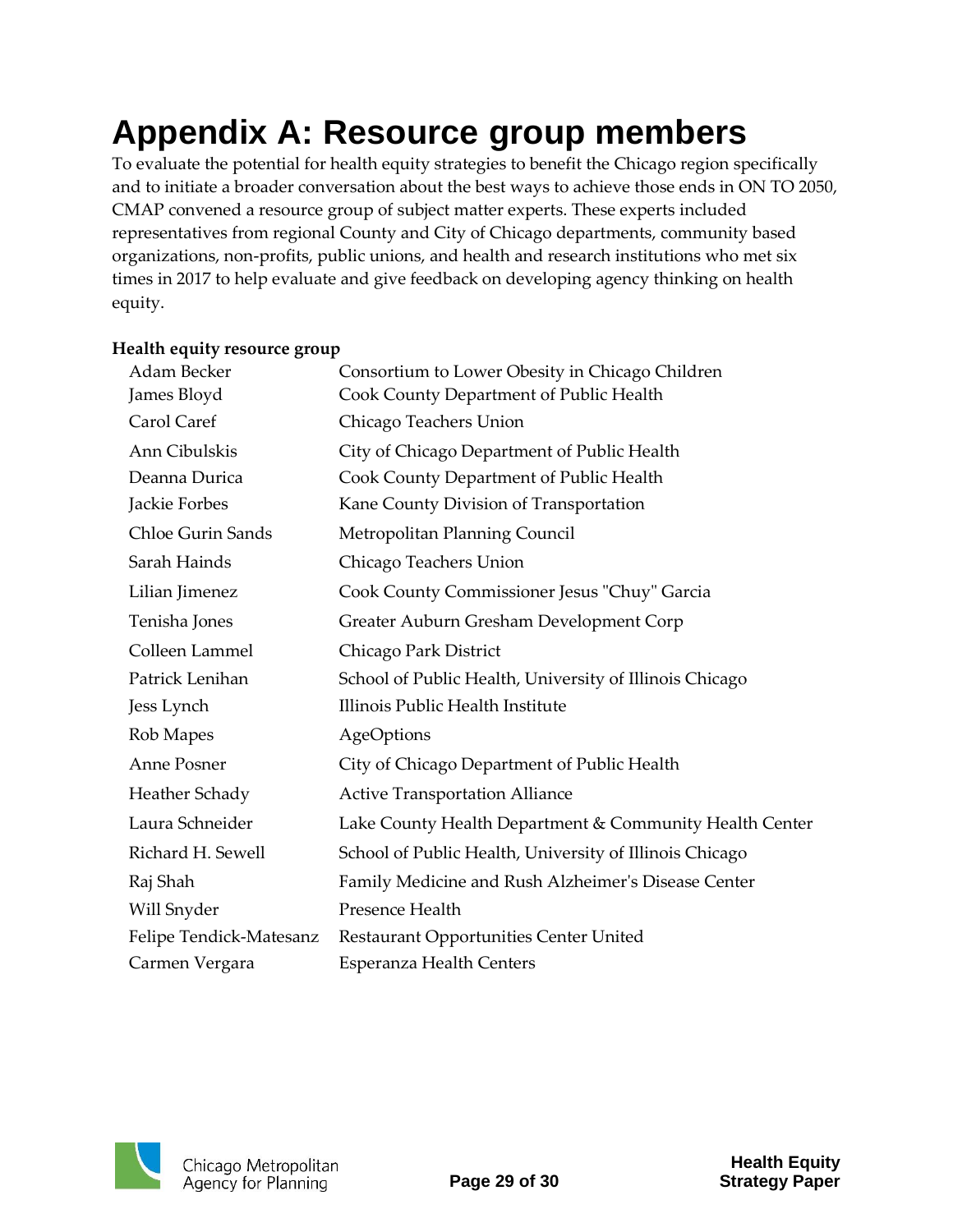# <span id="page-30-0"></span>**Appendix B: Acronyms**

| <b>ADA</b>   | American with Disabilities Act                      |
|--------------|-----------------------------------------------------|
| ARC          | Atlanta Regional Commission                         |
| <b>BRFSS</b> | Behavioral Risk Factor Surveillance System          |
| <b>CDC</b>   | Center for Disease Control and Prevention           |
| <b>CMAP</b>  | Chicago Metropolitan Agency for Planning            |
| CI2          | Community Investment Index                          |
| <b>CMAQ</b>  | Congestion Mitigation and Air Quality Improvement   |
| <b>DVRPC</b> | Delaware Valley Regional Planning Commission        |
| <b>DRCOG</b> | Denver Regional Council of Governments              |
| <b>EDAs</b>  | <b>Economically Disconnected Areas</b>              |
| <b>HIA</b>   | <b>Health Impact Assessments</b>                    |
| <b>LTA</b>   | Local Technical Assistance                          |
| <b>MAPC</b>  | Metropolitan Area Planning Council                  |
| <b>MPO</b>   | Metropolitan Planning Organization                  |
| <b>MARC</b>  | Mid-American Regional Council                       |
| <b>NJTPA</b> | North Jersey Transportation Planning Authority      |
| <b>PSRC</b>  | <b>Puget Sound Regional Council</b>                 |
| <b>SDOH</b>  | Social Determinants of Health                       |
| <b>SDOHI</b> | <b>Structural Determinants of Health Inequities</b> |
| <b>USEPA</b> | U.S. Environmental Protection Agency                |
| <b>VMT</b>   | <b>Vehicle Miles Traveled</b>                       |
| <b>WHO</b>   | World Health Organization                           |